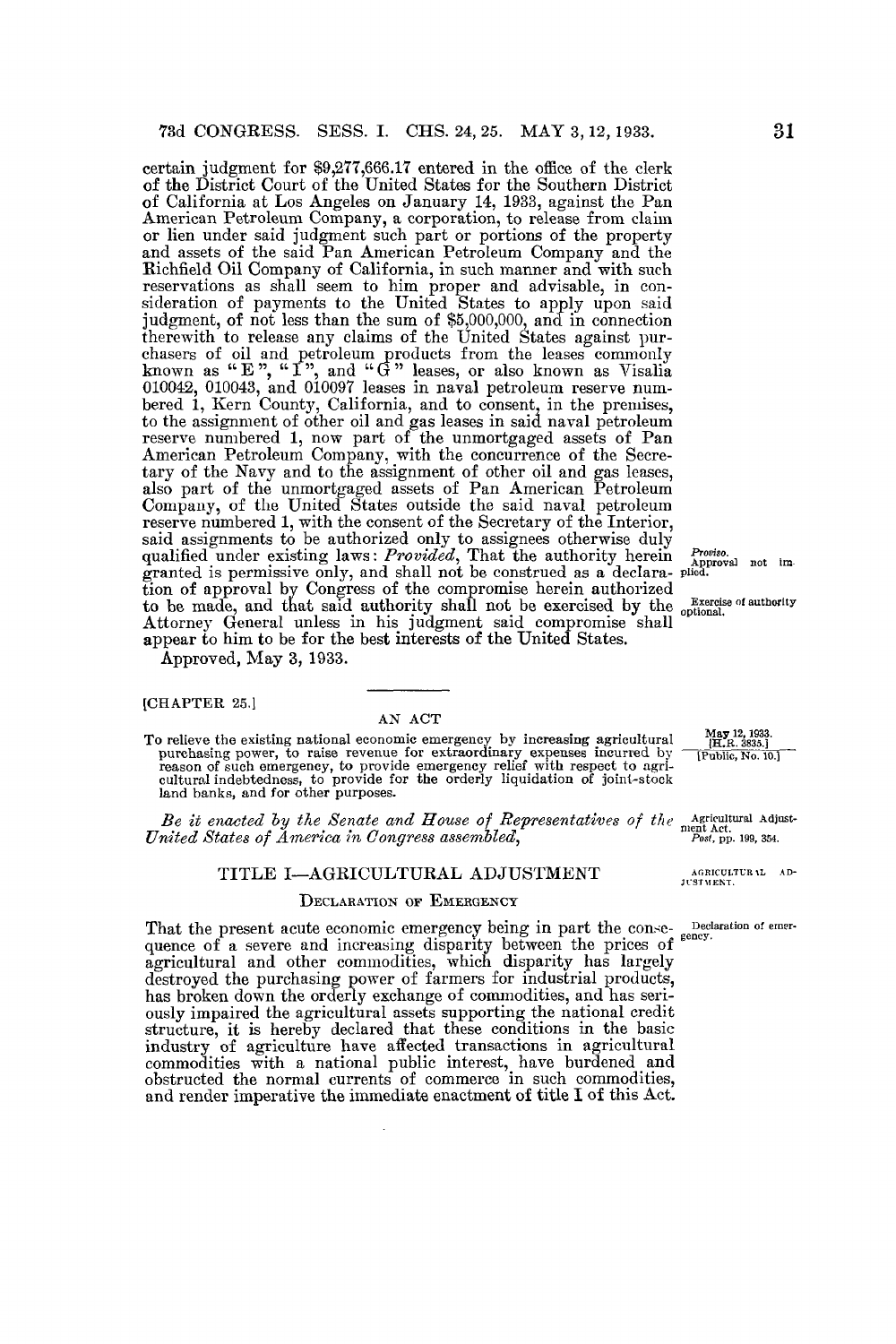duction consump-

inequalities

Protecting consum-<br>ers' interest.

CUTTON OPTION CON-<br>TRACTS.

Duties of designated

sold to See<br>Agriculture. Cotton on hand to be<br>Id to Secretary of

Acquiring full title<br>on which money has

Method of settle-<br>ments.

Price to<br>amount loaned. . equal

# Declaration of policy. DECLARATION OF POLICY

SEo. 2. It is hereby declared to be the policy of Congress-

 $(1)$  To establish and maintain such balance between the production to be established, tion and consumption of agricultural commodities, and such marketing conditions therefor, as will reestablish prices to farmers at a level that will give agricultural commodities a purchasing power with respect to articles that farmers buy, equivalent to the purchas-Base period, except ing power of agricultural commodities in the base period. The base For tobacco . period in the case of all agricultural commodities except tobacco shall be the prewar period, August 1909-July 1914. In the case of tobacco, the base period shall be the postwar period, August 1919- July 1929.

Correcting present  $(2)$  To approach such equality of purchasing power by gradual correction of the present inequalities therein at as rapid a rate as is deemed feasible in view of the current consumptive demand in domestic and foreign markets.

ers interest. Consumers (3) To protect the consumers' interest by readjusting farm production at such level as will not increase the percentage of the consumers' retail expenditures for agricultural commodities, or products derived therefrom, which is returned to the farmer, above the percentage which was returned to the farmer in the prewar period, August 1909-July 1914.

## PART 1-COTTON OPTION CONTRACTS

SEC. 3. The Federal Farm Board and all departments and other agencies of the Government, not including the Federal intermediate credit banks, are hereby directed-

(a) To sell to the Secretary of Agriculture at such price as may Agriculture . be agreed upon, not in excess of the market price, all cotton now owned by them.

(b) To take such action and to make such settlements as are necessary in order to acquire full legal title to all cotton on which money has been loaned or advanced by any department or agency of the United States, including futures contracts for cotton or which is held as collateral for loans or advances and to make final settlement of such loans and advances as follows

(1) In making such settlements with regard to cotton, including operations to which such cotton is related, such cotton shall be taken over by all such departments or agencies other than the Secretary of Agriculture at a price or sum equal to the amounts directly or indirectly loaned or advanced thereon and outstanding, including indirectly loaned or advanced thereon and outstanding, including senior loans. loans by the Government department or agency and any loans senior thereto, plus any sums required to adjust advances to growers to Collateral. 90 per centum of the value of their cotton at the date of its delivery in the first instance as collateral to the department or agency in the first instance as collateral to the department or agency Computation. involved, such sums to be computed by subtracting the total amount already advanced to growers on account of pools of which such cotton was a part, from 90 per centum of the value of the cotton to be taken over as of the time of such delivery as collateral, plus unpaid accrued carrying charges and operating costs on such cotton, less, however, any existing assets of the borrower derived from net income, earnings, or profits arising from such cotton, and from operations to which such cotton is related ; all as determined by the Cotton held as col- department or agency making the settlement,<br>lateral for loans, etc. (2) The Secretary of Agriculture shall i

 $(2)$  The Secretary of Agriculture shall make settlements with respect to cotton held as collateral for loans or advances made by him on such terms as in his judgment may be deemed advisable,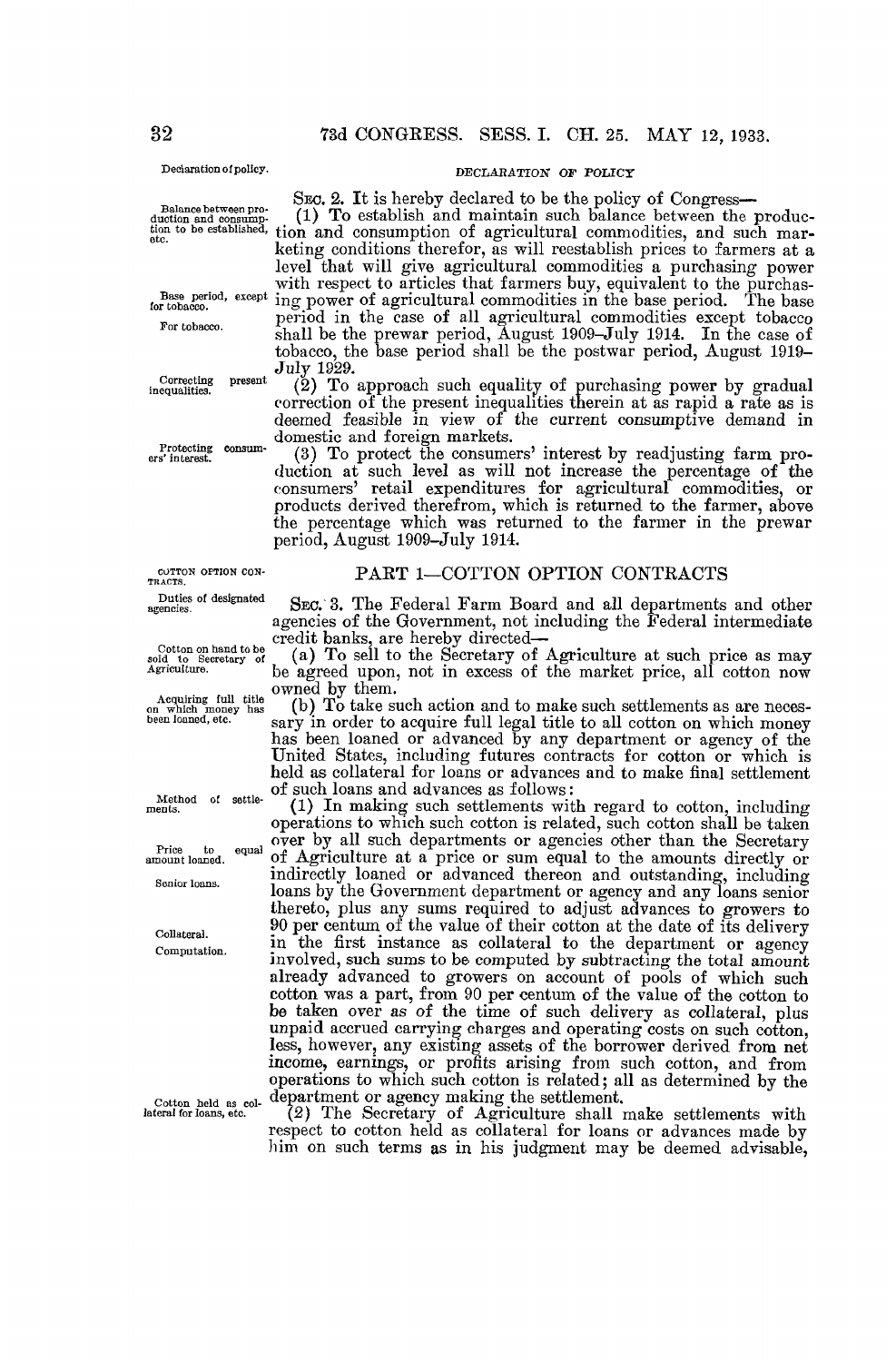and to carry out the provisions of this section, is authorized to  $\frac{1}{\text{lost receptors}}$  or indemnify or furnish bonds to warehousemen for lost warehouse receipts and to pay the premiums on such bonds.

When full legal title to the cotton referred to in (b) has been  $\frac{\text{Sale of, to Secretary}}{\text{of Agriculture}}$ acquired, it shall be sold to the Secretary of Agriculture for the purposes of this section, in the same manner as provided in (a) .

(c) The Secretary of Agriculture is hereby authorized to purchase Purchase authorized.<br>the cotton specified in paragraphs (a) and (b).

the cotton specified in paragraphs (a) and (b).<br>Sec. 4. The Secretary of Agriculture shall have authority to rewinted warehouse borrow money upon all cotton in his possession or control and receipts as collateral. deposit as collateral for such loans the warehouse receipts for such cotton.

SEC. 5. The Reconstruction Finance Corporation is hereby author-<br>hadded and directed to advance money and to make loans to the Secre-  $\frac{L}{1,0.0018}$  by, authortary of Agriculture to acquire such cotton and to pay the classing ized and directed to advance money and to make loans the Secrecarrying, and merchandising costs thereon, in such amounts and upon such terms as may be agreed upon by the Secretary and the Reconstruction Finance Corporation, with such warehouse receipts as collateral security: Provided, however, That in any instance Proviso.<br>where it is impossible or impracticable for the Secretary to deliver warehouse receipts. such warehouse receipts as collateral security for the advances and loans herein provided to be made, the Reconstruction Finance Corporation may accept in lieu of all or any part thereof such other security as it may consider acceptable for the purposes aforesaid, including an assignment or assignments of the equity and interest of the Secretary in warehouse receipts pledged to secure other  $\frac{1}{\text{obligations of Corpo}}$ <br>indebtedness. The amount of notes, bonds, debentures, and other ration increased.<br>such obligations which the Beconstruction Finance Corporat such obligations which the Reconstruction Finance Corporation is authorized and empowered to issue and to have outstanding at any one time under existing law is hereby increased by an amount sufficient to carry out the provisions of this section.

SEC. 6. (a) The Secretary of Agriculture is hereby authorized to sell contracts to SEC. 6. (a) The Secretary of Agriculture is hereby authorized to sell cotton producers enter into option contracts with the producers of cotton to sell to  $\lim_{\epsilon \to 0} \lim_{n \to \infty} \lim_{n \to \infty}$ any such producer an amount of cotton to be agreed upon not in excess of the amount of reduction in production of cotton by such producer below the amount produced by him in the preceding crop To the agreement year, in all cases where such producer agrees in writing to reduce to reduce production. the amount of cotton produced by him in 1933, below his production in the previous year, by not less than 30 per centum, without increase

In commercial fertilization per acre.<br>
(b) To any such producer so agreeing to reduce production the tion contracts. Secretary of Agriculture shall deliver a nontransferable-option contract agreeing to sell to said producer an amount, equivalent to the amount of his agreed reduction, of the cotton in the possession and control of the Secretary.

and control of the Secretary.<br>
(c) The producer is to have the option to buy said cotton at the buy, at price paid by<br>
Secretary. average price paid by the Secretary for the cotton procured under section 3, and is to have the right at any time up to January 1, 1034, to exercise his option, upon proof that he has complied with his contract and with all the rules and regulations of the Secretary of Agriculture with respect thereto, by taking said cotton upon pay- Secretary may sell, ment by him of his option price and all actual carrying charges on for producer's account. such cotton; or the Secretary may sell such cotton for the account of Net profits to inure such producer, paying him the excess of the market price at the date to producer . of sale over the average price above referred to after deducting all  $\alpha$  actual and necessary carrying charges:  $Provided$ , That in no event  $\frac{1}{\text{Liability for loss}}$ . shall the producer be held responsible or liable for financial loss incurred in the holding of such cotton or on account of the carrying Use of land restricted.<br>charges therein: *Provided further*, That such agreement to curtail

 $86637° - 34 - 3$ 

33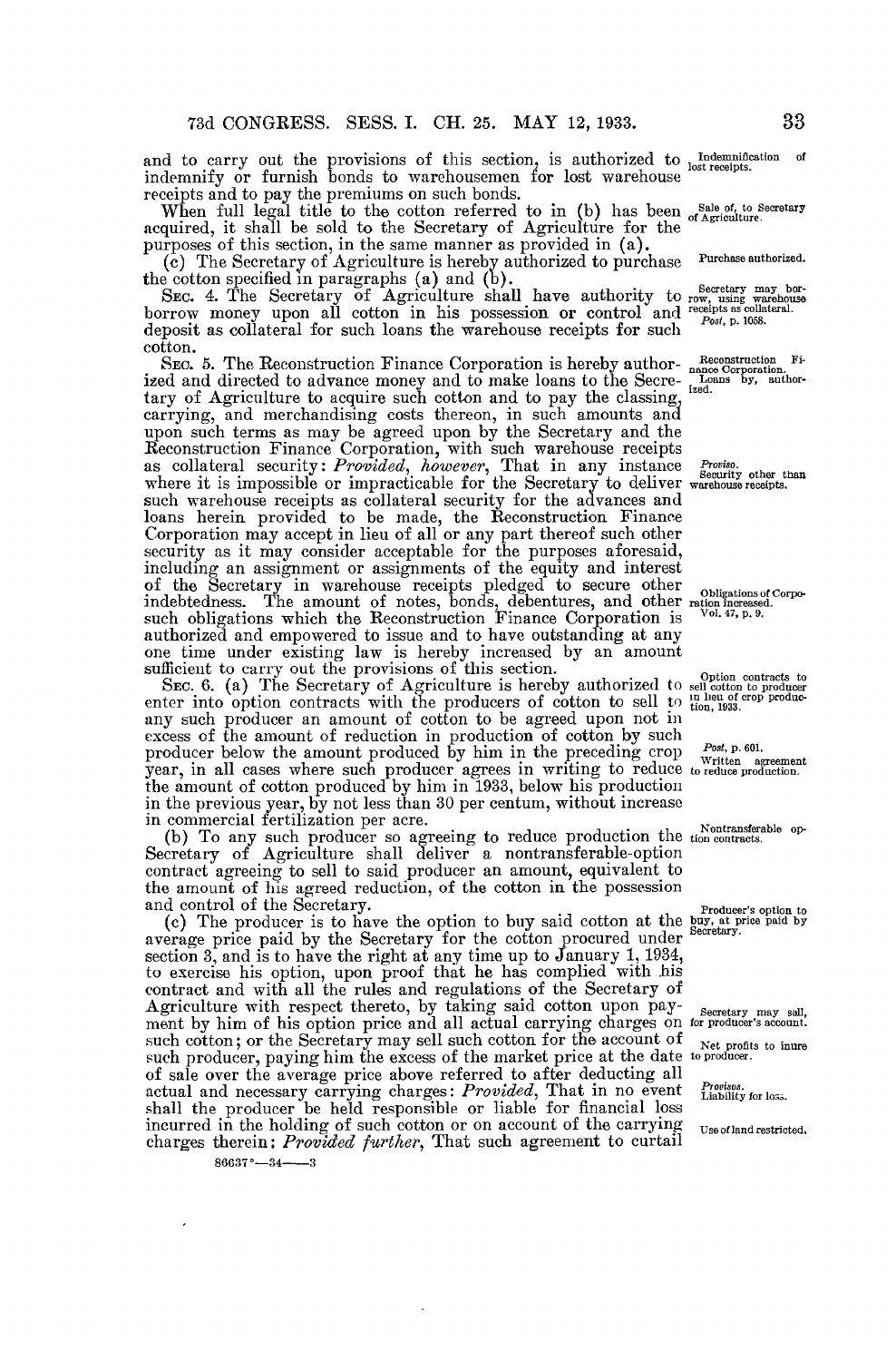cotton production shall contain a further provision that such cotton producer shall not use the land taken out of cotton production for the production for sale, directly or indirectly, of any other nationally produced agricultural commodity or product .

(d) If any cotton held by the Secretary of Agriculture is not disposed of under subsection (c), the Secretary is authorized to enter into similar option contracts with respect to such cotton, conditioned upon a like reduction of production in 1934, and permitting the producer in each case to exercise his option at any time up to producer in each case to exercise his option at any time up to January 1, 1935.

SEC. *T*. The Secretary shall sell the cotton held by him at his discretion, but subject to the foregoing provisions: Provided, That he shall dispose of all cotton held by him by March 1, 1936 : Provided further, That the Secretary shall have authority to enter into additional option contracts for so much of such cotton as is not necessary to comply with the provisions of section 6, in combination with benefit payments as provided for in part 2 of this title.

#### PART 2-COMMODITY BENEFITS

#### GENERAL POWERS

SEC. 8. In order to effecuate  $1$  the declared policy, the Secretary of Agriculture shall have power-

 $(1)$  To provide for reduction in the acreage or reduction in the production for market, or both, of any basic agricultural commodity, production for market, or both, of any basic agricultural commodity, through agreements with producers or by other voluntary methods, and to provide for rental or benefit payments in connection therewith or upon that part of the production of any basic agricultural commodity required for domestic consumption, in such amounts as the Secretary deems fair and reasonable, to be paid out of any moneys available for such payments . Under regulations of the Secretary of Agriculture requiring adequate facilities for the storage of any non-perishable agricultural commodity on the farm, inspection and measurement of any such commodity so stored, and the locking and sealing thereof, and such other regulations as may be prescribed by the Secretary of Agriculture for the protection of such commodity and for the marketing thereof, a reasonable percentage of any benefit payment may be advanced on any such commodity so stored. In any such case, such deduction may be made from the amount of the benefit payment as the Secretary of Agriculture determines will reasonably compensate for the cost of inspection and sealing, but no deduction may be made for interest.

 $(2)$ <sup>To</sup> enter into marketing agreements with processors, associations of producers, and others engaged in the handling, in the current of interstate or foreign commerce of any agricultural comcurrent of interstate or foreign commerce of any agricultural commodity or product thereof, after due notice and opportunity for hearing to interested parties. The making of any such agreement shall not be held to be in violation of any of the antitrust laws of the United States, and any such agreement shall be deemed to be  $l$ awful: *Provided*, That no such agreement shall remain in force after the termination of this Act . For the purpose of carrying out any such agreement the parties thereto shall be eligible for loans from the Reconstruction Finance Corporation under section 5 of the Reconstruction Finance Corporation Act . Such loans shall not be in excess of such amounts as may be authorized by the agreements.

1So in original.

Undisposed cotton.<br>
Similar contracts and<br>
restrictions to be pro-<br>
vided.

Provisions for selling,<br>
by Secretary .<br>
Post, p. 210.<br>
Provisos.<br>
March 1, 1936.<br>
March 1, 1936.<br>
Additional option

contracts .

Commodity benefits.

General powers.

Secretary of Agriculture.

To reduce produe-tion of basic agricul $t$ ural commodities.<br> $Post$ , p. 676.

Rental or benefit<br>payments.

Storage of nonperish-able commodities on the farm, etc.

Protection, marketing, etc.

Advances, deduction<br>for inspection costs, inspection ...<br>etc.

To enter into mar-keting agreements with respect to any agricul-tural commodity, etc .

Not to be held as vio-lating antitrust laws .

Proviso.<br>Duration of agreement . Loans to parties en-tering agreement ; limi-tation . Vol . 47, p. 6.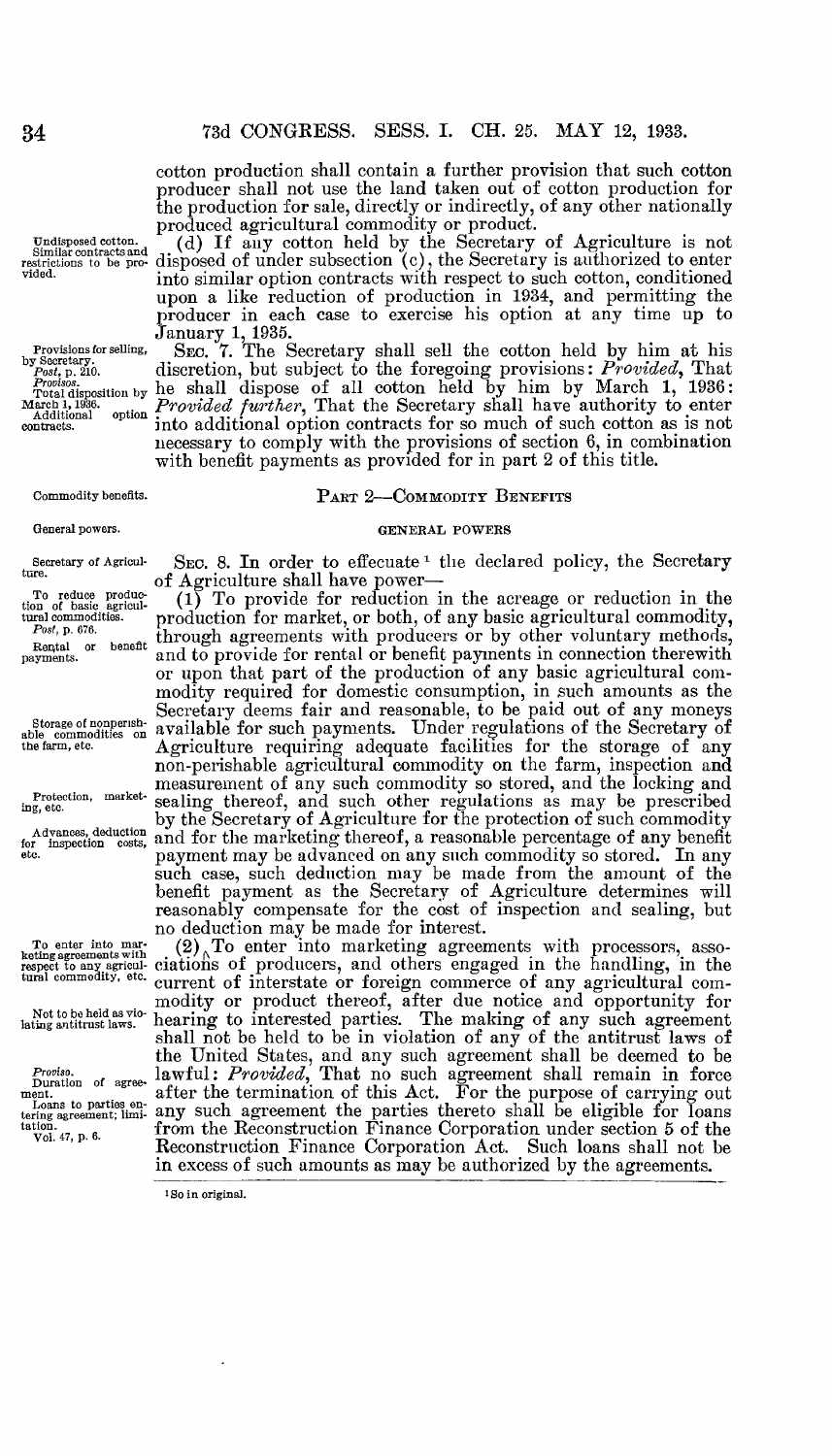(3) To issue licenses permitting processors, associations of pro-<br>ducers, and others to engage in the handling, in the current of any agricultural com-<br>direction and different of any agricultural cominterstate or foreign commerce, of any agricultural commodity or product thereof. product thereof, or any competing commodity or product thereof. Such licenses shall be subject to such terms and conditions, not in conflict with existing Acts of Congress or regulations pursuant thereto, as may be necessary to eliminate unfair practices or charges that prevent or tend to prevent the effectuation of the declared policy and the restoration of normal economic conditions in the marketing of such commodities or products and the financing thereof. The Secretary of Agriculture may suspend or revoke any such license, after due notice and opportunity for hearing, for violations of the terms or conditions thereof. Any order of the Secretary suspending or revoking any such license shall be final if in accordance with law. " Any such person engaged in such handling without a license as required by the Secretary under this section shall be subject to a fine of not more than \$1,000 for each day during which the violation continues.

(4) To require any licensee under this section to furnish such reports as to quantities of agricultural commodities or products thereof bought and sold and the prices thereof, and as to trade practices and charges, and to keep such systems of accounts, as may be necessary for the purpose of part 2 of this title.

(5) No person engaged in the storage in a public warehouse of any basic agricultural commodity in the current of interstate or foreign commerce, shall deliver any such commodity upon which a warehouse receipt has been issued and is outstanding, without prior surrender and cancellation of such warehouse receipt. Any person violating any of the provisions of this subsection shall, upon conviction, be punished by a fine of not more than \$5,000, or by imprisonment for not more than two years, or both. The Secretary Reveation. of Agriculture may revoke any license issued under subsection (3) of this section, if he finds, after due notice and opportunity for hearing, that the licensee has violated the provisions of this subsection.

#### PROCESSING TAX

SEC. 9. (a) To obtain revenue for extraordinary expenses incurred by reason of the national economic emergency, there shall be levied processing taxes as hereinafter provided. When the Secretary of ments. Agriculture determines that rental or benefit payments are to be made with respect to any basic agricultural commodity, he shall proclaim such determination, and a processing tax shall be in effect with respect to such commodity from the beginning of the marketing year therefor next following the date of such proclamation . The processing tax shall be levied, assessed, and collected upon the first domestic processing of the commodity, whether of domestic production or imported, and shall be paid by the processor. The rate of tax shall conform to the requirements of subsection (b). Such rate shall be determined by the Secretary of Agriculture as of the date the tax first takes effect, and the rate so determined shall, at such intervals as the Secretary finds necessary to effectuate the declared policy, be adjusted by him to conform to such requirements. The processing tax shall terminate at the end of the marketing year current at the time the Secretary proclaims that rental or benefit payments are to be discontinued with respect to such commodity. The marketing year for each commodity shall be ascertained and

Secretary's order fi-

Penalty for violation.

To require licensee to furnish reports and to keep system of ac-counts .

Removal, on which warehouse receipt is outstanding, unlawful .

Punishment for.

Revocation of license

Post, p. 672.

#### Processing tax.

Levy of, to meet eco-nomic emergencies . Post, p. 676 .

Rental, etc., pay-

Effective date of tax.

Levy, assessment, etc.

Rate.

Termination.

35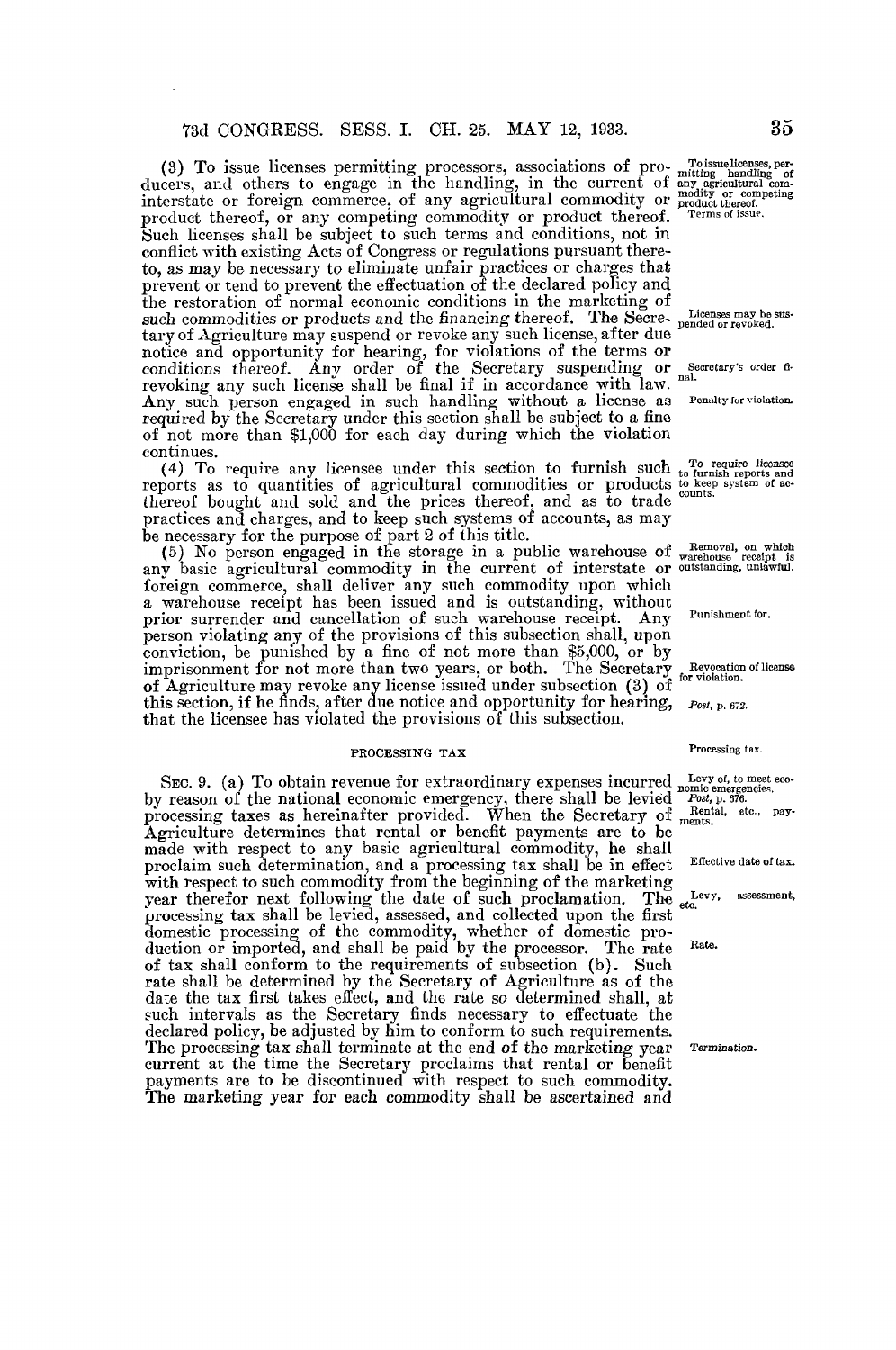Proviso. tax computed .

Rate to equal differ-

To prevent accumulation of surplus and depression of farm price.

 $\mathbf{w}$  heat.

Fair exchange value<br>defined.

"Processing" de- $Post,$  pp , 528, 670.

Post, p. 1242.

Post, pp 528, 675, 1242.

Pyramiding tax, prof-<br>iteering, etc.<br>Measures to prevent.

prescribed by regulations of the Secretary of Agriculture: Provided, That upon any article upon which a manufacturers' sales tax is levied under the authority of the Revenue Act of 1932 and which manufacturers' sales tax is computed on the basis of weight, such manufacturers' sales tax shall be computed on the basis of the weight of said finished article less the weight of the processed cotton 36 73d CONGRESS. SESS. I. CH. 25. MAY 12, 1933.<br>
Provide the Manufacturers' sales prescribed by regulations of the Secretary of Agriculture: *Provided*<br>  $\frac{V_{01.47, p.250}}{V_{01.47, p.250}}$ . That upon any article upon which 36 73d CONGRESS. SESS. I. CH. 25. MAY 12, 1933.<br> *Proviso.*<br>
Manufacturers' sales preseribed by regulations of the Secretary of Agriculture: *Provided*<br>
as emputed:<br>
<sup>Tol.47, p. 239. Ievied under the authority of the Reve</sup>

contained therein on which a processing tax has been paid.<br>(b) The processing tax shall be at such rate as equals the differfarm price and fair ence between the current average farm price for the commodity and<br>exchange value of the commodity; except that if the Secre-<br> $\frac{\text{Factors to be con.}}{\text{stdered.}}$  tary has reason to believe that the tax at such rate reduction in the quantity of the commodity or products thereof domestically consumed as to result in the accumulation of surplus stocks of the commodity or products thereof or in the depression of the farm price of the commodity, then he shall cause an appropriate investigation to be made and afford due notice and opportunity for hearing to interested parties. If thereupon the Secretary finds that such result will occur, then the processing tax shall be at such rate as will prevent such accumulation of surplus stocks and depression Protein content of of the farm price of the commodity. In computing the current average farm price in the case of wheat, premiums paid producers for protein content shall not be taken into account.

 $\frac{c}{\text{define}}$  and  $\frac{c}{\text{def}}$  for the purposes of part 2 of this title, the fair exchange value of a commodity shall be the price therefor that will give the commodity the same purchasing power, with respect to articles farmers buy, as such commodity had during the base period speci-How ascertained. fied in section 2; and the current average farm price and the fair exchange value shall be ascertained by the Secretary of Agriculture from available statistics of the Department of Agriculture .

"Processing" de  $\begin{array}{c} (d)$  As used in part 2 of this title- $(1)$  in case of wheat, rice, and corn, the term " processing" Post, pp, 528, 670 . means the milling or other processing (except cleaning and drying) of wheat, rice, or corn for market, including custom milling for toll as well as commercial milling, but shall not include the grinding or cracking thereof not in the form of flour for feed purposes only .

(2) In case of cotton, the term "processing" means the spinning, manufacturing, or other processing (except ginning) of cotton; and the term " cotton" shall not include cotton linters.

(3) In case of tobacco, the term "processing" means the manufacturing or other processing (except drying or converting into insecticides and fertilizers) of tobacco .

(4) In case of hogs, the term " processing " means the slaughter of hogs for market.

(5) In the case of any other commodity, the term "processing" 1242. means any manufacturing or other processing involving a change in the form of the commodity or its preparation for market, as defined by regulations of the Secretary of Agriculture; and in prescribing such regulations the Secretary shall give due weight to the customs of the industry.<br>(e) When any processing tax, or increase or decrease therein,

takes effect in respect of a commodity the Secretary of Agriculture, Measures to prevent . takes effect in respect of a commodity the Secretary of Agriculture, in order to prevent pyramiding of the processing tax and profiteering in the sale of the products derived from the commodity, shall Information to be make public such information as he deems necessary regarding published. (1) the relationship between the processing tax and the price paid (1) the relationship between the processing  $\text{tax}$  and the price paid to producers of the commodity, (2) the effect of the processing  $\text{tax}$ upon prices to consumers of products of the commodity, (3) the relationship, in previous periods, between prices paid to the producers of the commodity and prices to consumers of the products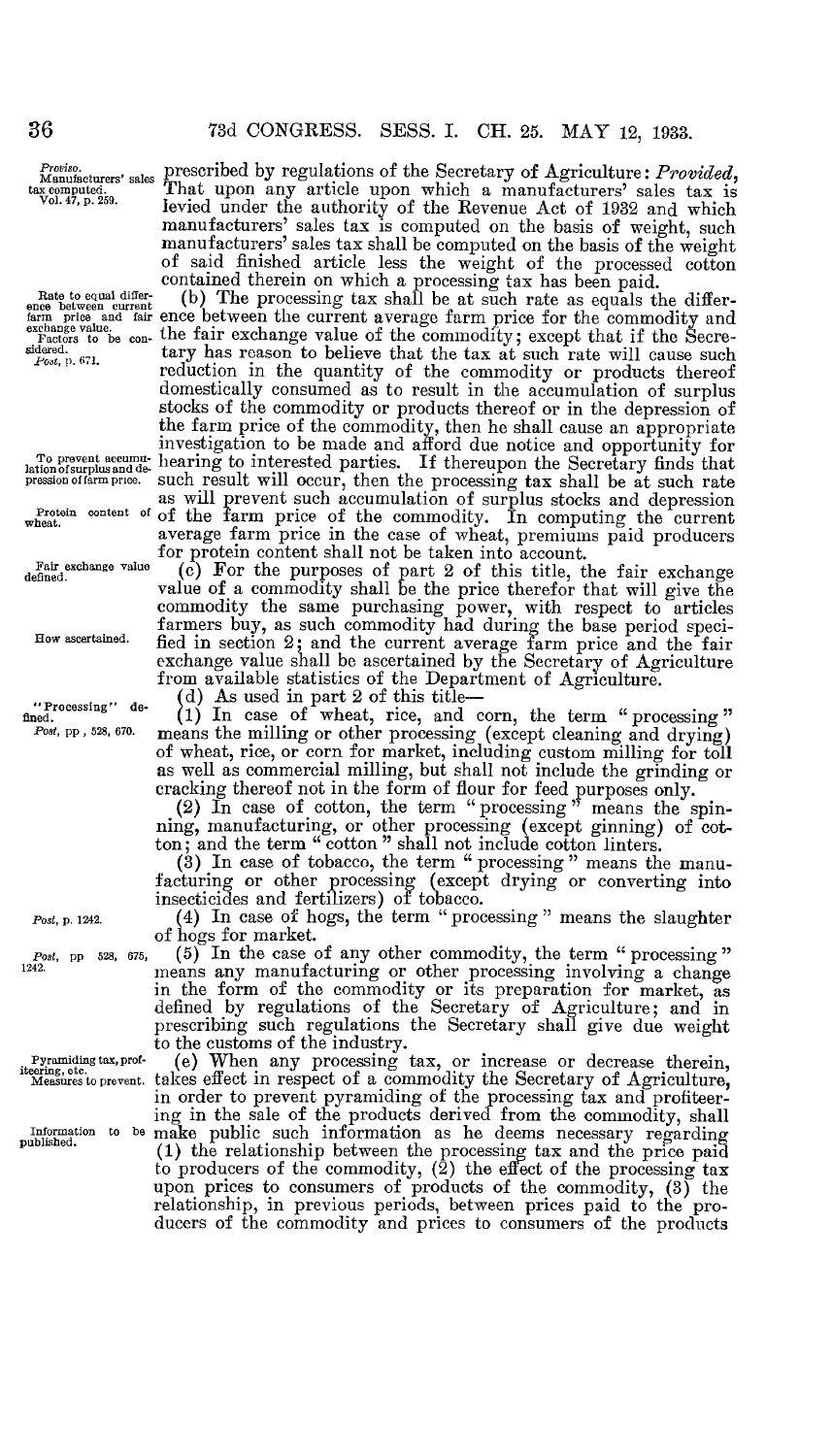thereof, and (4) the situation in foreign countries relating to prices paid to producers of the commodity and prices to consumers of the products thereof.

#### MISCELLANEOUS

SEC. 10. (a) The Secretary of Agriculture may appoint such officers and employees, subject to the provisions of the Classification Act of 1923 and Acts amendatory thereof, and such experts as are necessary to execute the functions vested in him by this title; and the Secretary may make such appointments without regard to the civil service laws or regulations:  $Provaaa$ , I hat no salary in excess of \$10,000 per annum shall be paid to any officer, employee, or expert of the Agricultural Adjustment Administration, which the Secretary shall establish in the Department of Agriculture for the administration of the functions vested in him by this title. Title II of the Act entitled "An Act to maintain the credit of the United States Government ", approved March 20, 1933, to the extent that it provides for the impoundment of appropriations on account of reductions in compensation, shall not operate to require such impoundment under appropriations contained in this Act. under appropriations contained in this Act.

(b) The Secretary of Agriculture is authorized to establish, for the more effective administration of the functions vested in him by this title, State and local committees, or associations of producers, and to permit cooperative associations of producers, when in his judgment they are qualified to do so, to act as agents of their members and patrons in connection with the distribution of rental or benefit payments. benefit payments.

(c) The Secretary of Agriculture is authorized, with the approval of the President, to make such regulations with the force and effect of law as may be necessary to carry out the powers vested in him by this title, including regulations establishing conversion factors for any commodity and article processed therefrom to determine the amount of tax imposed or refunds to be made with respect thereto. Any violation of any regulation shall be subject to such penalty, not in excess of \$100, as may be provided therein .

(d) The Secretary of the Treasury is authorized to make such ized. regulations as may be necessary to carry out the powers vested in him by this title .

(e) The action of any officer, employee, or agent in determining the amount of and in making any rental or benefit payment shall not be subject to review by any officer of the Government other than the Secretary of Agriculture or Secretary of the Treasury. than the Secretary of Agriculture or Secretary of the Treasury .

(f) The provisions of this title shall be applicable to the United States and its possessions, except the Philippine Islands, the Virgin Islands, American Samoa, the Canal Zone, and the island of Guam .

(g) No person shall, while acting in any official capacity in the cultural commodities. administration of this title, speculate, directly or indirectly, in any agricultural commodity or product thereof, to which this title ap- ing title forbidden. plies, or in contracts relating thereto, or in the stock or membership interests of any association or corporation engaged in handling, interests of any association or corporation engaged in handling, processing, or disposing of any such commodity or product. Any person violating this subsection shall upon conviction thereof be fined not more than \$10,000 or imprisoned not more than two years, or both.

(h) For the efficient administration of the provisions of part 2  $_{\text{Vold. 38, pp. 722, 723}}^{\text{power to second m.}}$ <br>this title, the provisions, including penalties, of sections 8, 9, U.S.C., p. 358. of this title, the provisions, including penalties, of sections  $\delta$ ,  $\delta$ , and 10 of the Federal Trade Commission Act, approved September 26, 1914, are made applicable to the jurisdiction, powers, and duties of the Secretary in administering the provisions of this title and to

Post, p. 675.

## Miscellaneous .

Officers and employ-

ees.<br>
Appointment, under<br>
Classification Act.<br>
Vol. 42, p. 1488; Vol.<br>
45, p. 776; Vol. 46, p.<br>
1003.

U.S.C., p. 65; Supp.<br>VI, p. 31.<br>Appointments out-<br>side civil service.<br>*Proviso*.

Salary restriction .

"Economy Act" pro-visions not applicable. Ante, p . 15 .

Cooperative produc. ers associations may act as distributing agents of benefit payments .

Conversion factors for any commodity, etc ., may be established .

Determination of tax, etc .

Penalty for violation.

Determination of<br>amount of rental, etc.,<br>payment; review re-<br>strictions.

Provisions not ap-plicable to designated possessions of U .S . Post. p . 675 .

Speculation in agri-

Penalty for.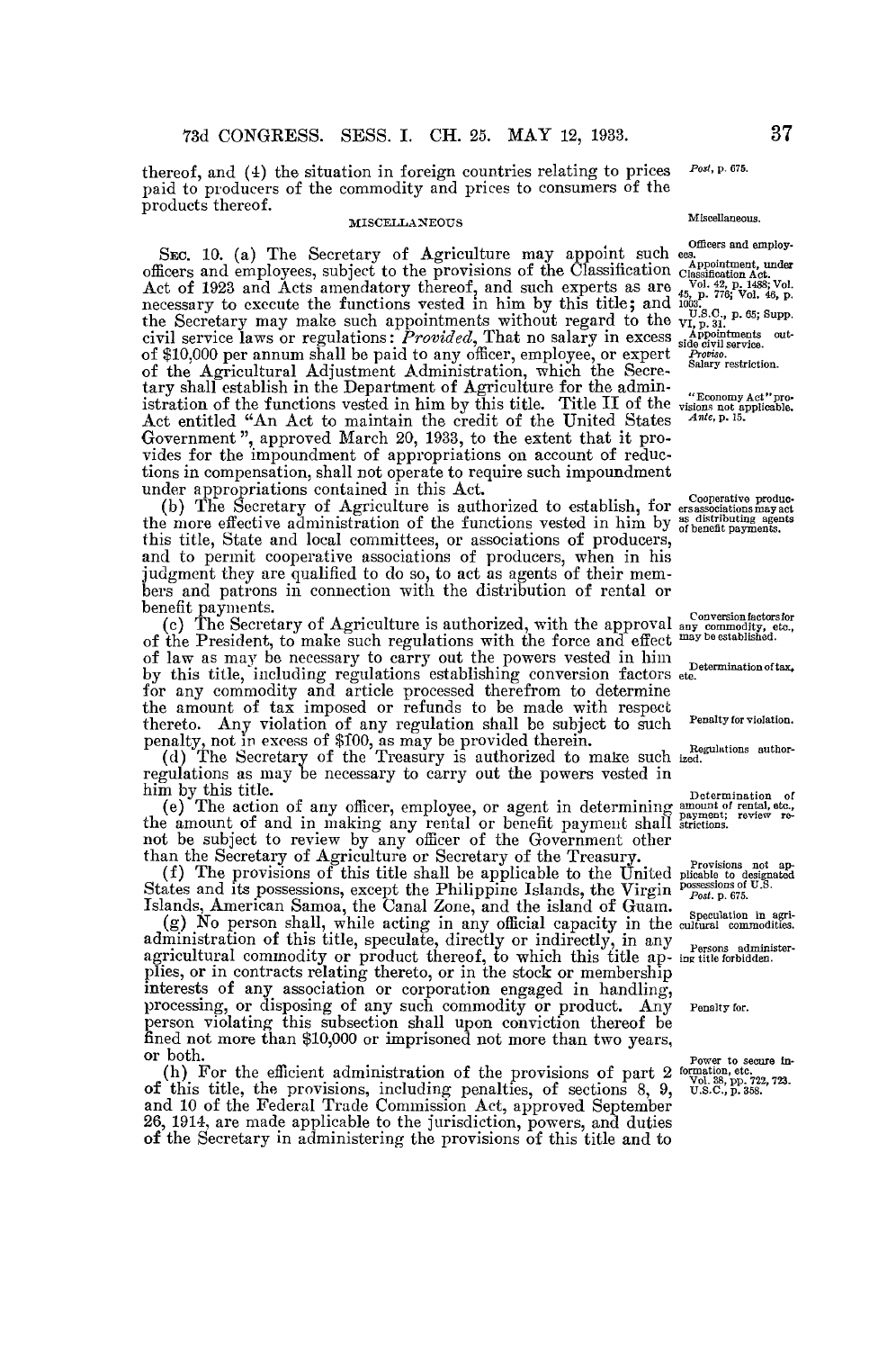Hearings.

any person subject to the provisions of this title, whether or not a corporation . Hearings authorized or required under this title shall be conducted by the Secretary of Agriculture or such officer or employee of the Department as he may designate for the purpose. Enforcement, etc., of The Secretary may report any violation of any agreement entered<br>agreement. into under part 2 of this title to the Attorney General of the United into under part 2 of this title to the Attorney General of the United States, who shall cause appropriate proceedings to enforce such agreement to be commenced and prosecuted in the proper courts of the United States without delay.

#### **COMMODITIES**

"Basic agricultural com-<br>commodity." means wheat, cotton, field corn, hogs, rice, tobacco, and milk<br>Products included...  $r_{\rm 1184}$ , pp. 528, 609, and its products, and any regional or market classification, type, or Authority to exclude grade thereof; but the Secretary of Agriculture shall exclude from any commodity. the operation of the provisions of this title, during any period, any the operation of the provisions of this title, during any period, any<br>such commodity or classification, type, or grade thereof if he finds, upon investigation at any time and after due notice and opportunity for hearing to interested parties, that the conditions of production, marketing, and consumption are such that during such period this title can not be effectively administered to the end of effectuating the declared policy with respect to such commodity or classification, type, or grade thereof.

### APPROPRIATION

Appropriation for ad-ministrative expenses, etc.

Post, pp. 528, 605, 678.

pended .

Supplemental funds for expansion of mar-kets, etc.

Administrative expenses.

Estimate of needs.

Advances .

Services, etc., in the District of Columbia .

Transfer of funds authorized .

with respect to reduction in acreage or reduction in production for<br>Available until ex- market under part 2 of this title. Such sum shall remain available SEC. 12. (a) There is hereby appropriated, out of any money in the Treasury not otherwise appropriated, the sum of \$100,000,000 to be available to the Secretary of Agriculture for administrative expenses under this title and for rental and benefit payments made market under part 2 of this title . Such sum shall remain available until expended.

(b) In addition to the foregoing, the proceeds derived from all taxes imposed under this title are hereby appropriated to be available to the Secretary of Agriculture for expansion of markets and removal of surplus agricultural products and the following purposes under part 2 of this title: Administrative expenses, rental and benefit payments, and refunds on taxes . The Secretary of Agriculture and the Secretary of the Treasury shall jointly estimate from time to time the amounts, in addition to any money available under sub-section (a), currently required for such purposes ; and the Secretary of the Treasury shall, out of any money in the Treasury not otherwise appropriated, advance to the Secretary of Agriculture the amounts so estimated . The amount of any such advance shall be deducted from such tax proceeds as shall subsequently become available under this subsection.

(c) The administrative expenses provided for under this section shall include, among others, expenditures for personal services and rent in the District of Columbia and elsewhere, for law books and books of reference, for contract stenographic reporting services, and for printing and paper in addition to allotments under the existing law. The Secretary of Agriculture shall transfer to the Treasury Department, and is authorized to transfer to other agencies, out of funds available for administrative expenses under this title, such sums as are required to pay administrative expenses incurred and refunds made by such department or agencies in the administration of this title.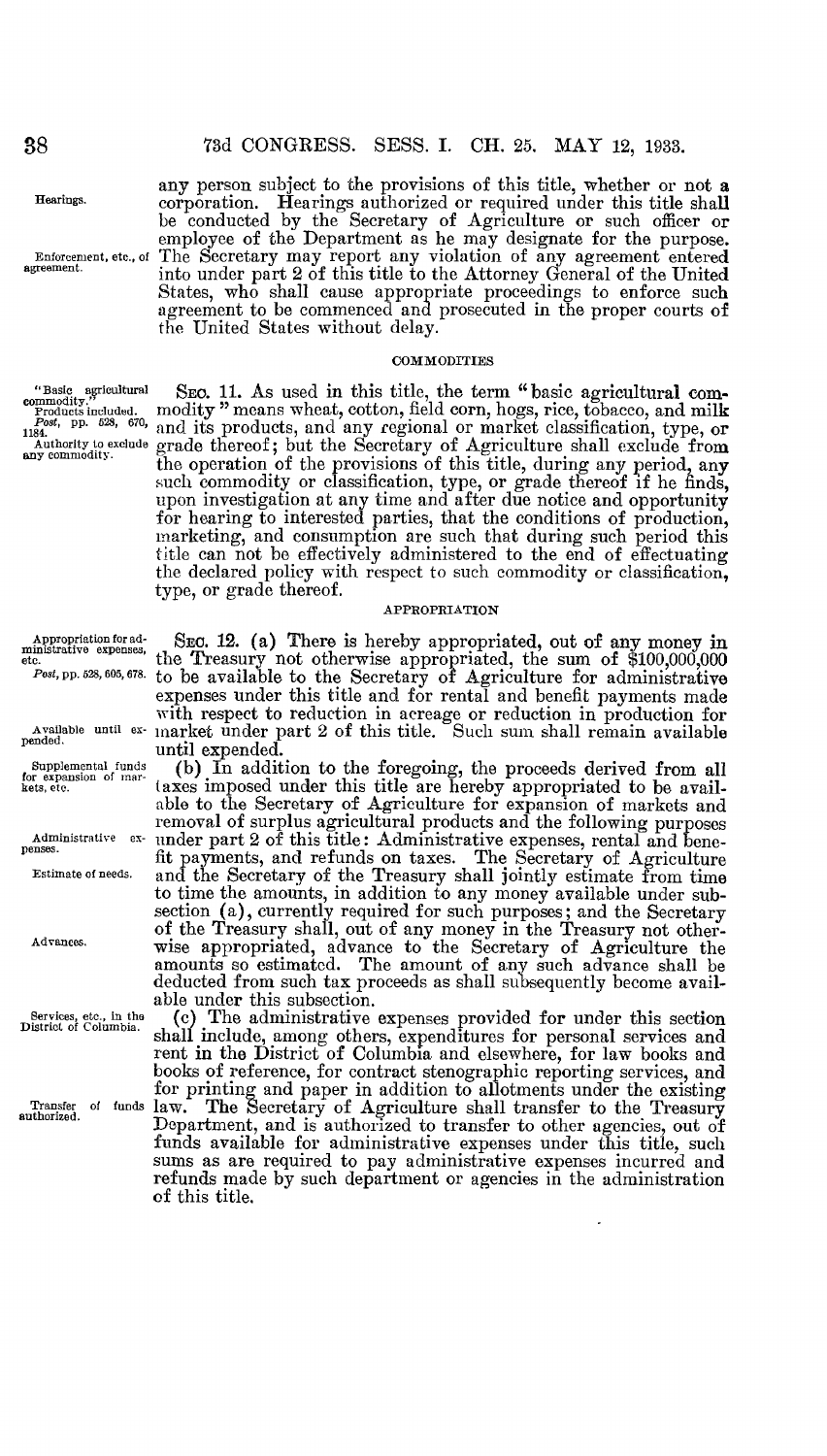#### TERMINATION OF ACT

SEC. 13 . This title shall cease to be in effect whenever the President finds and proclaims that the national economic emergency in relation to agriculture has been ended ; and pending such time the President shall by proclamation terminate with respect to any basic agricultural commodity such provisions of this title as he finds are not requisite to carrying out the declared policy with respect to such commodity. The Secretary of Agriculture shall make such investigations and reports thereon to the President as may be necessary to aid him in executing this section.

#### SEPARABILITY OF PROVISIONS

SEC. 14. If any provision of this title is declared unconstitutional, Separability clause. or the applicability thereof to any person, circumstance, or commodity is held invalid the validity of the remainder of this title and the applicability thereof to other persons, circumstances, or commodities shall not be affected thereby.

#### SUPPLEMENTARY REVENUE PROVISIONS

#### EXEMPTIONS AND COMPENSATING TAXES

SEC. 15. (a) If the Secretary of Agriculture finds, upon investiga-<br>exemption of low value from SEC. 13. (a) It the Secretary of Agriculture mas, upon investigate the secretary commodition at any time and after due notice and opportunity for hearing to processing tax. interested parties, that any class of products of any commodity is of such low value compared with the quantity of the commodity used for their manufacture that the imposition of the processing tax would prevent in whole or in large part the use of the commodity in the manufacture of such products and thereby substantially reduce consumption and increase the surplus of the commodity, then the Secretary of Agriculture shall so certify to the Secretary of the Treasury, and the Secretary of the Treasury shall abate or refund any processing tax assessed or paid after the date of such certification with respect to such amount of the commodity as is used in the manufacture of such products.

(b) No tax shall be required to be paid on the processing of any No tax on processing commodity by or for the producer thereof for consumption by his experiments. For home own family, employees, or household; and the Secretary of Agriculture is authorized, by regulations, to exempt from the payment of the processing tax the processing of commodities by or for the producer thereof for sale by him where, in the judgment of the Secretary, the imposition of a processing tax with respect thereto is unnecessary to effectuate the declared policy.

(c) Any person delivering any product to any organization for Tax retund on prod-<br>charitable distribution or use shall, if such product or the com- tribution. modity from which processed, is under this title subject to tax,  $P^{ost, p. 973}$ . be entitled to a refund of the amount of any tax paid under this title with respect to such product so delivered .

(d) The Secretary of Agriculture shall ascertain from time to secretain where tax time whether the payment of the processing tax upon any basic causes disadvantages agricultural commodity is causing or will cause to the processors in competition. thereof disadvantages in competition from competing commodities by reason of excessive shifts in consumption between such commodities or products thereof. If the Secretary of Agriculture finds, after investigation and due notice and opportunity for hearing to interested parties, that such disadvantages in competition exist, or will exist, he shall proclaim such finding. The Secretary shall specify ty and compensating<br>in this proclamation the competing commodity and the compensating tax rate to be specified. rate of tax on the processing thereof necessary to prevent such

Termination of Act.<br>Post, p. 677.

Investigations, etc., by Secretary of Agri-culture .

Supplementary reve. nue provisions .

Post, pp. 675, 1241.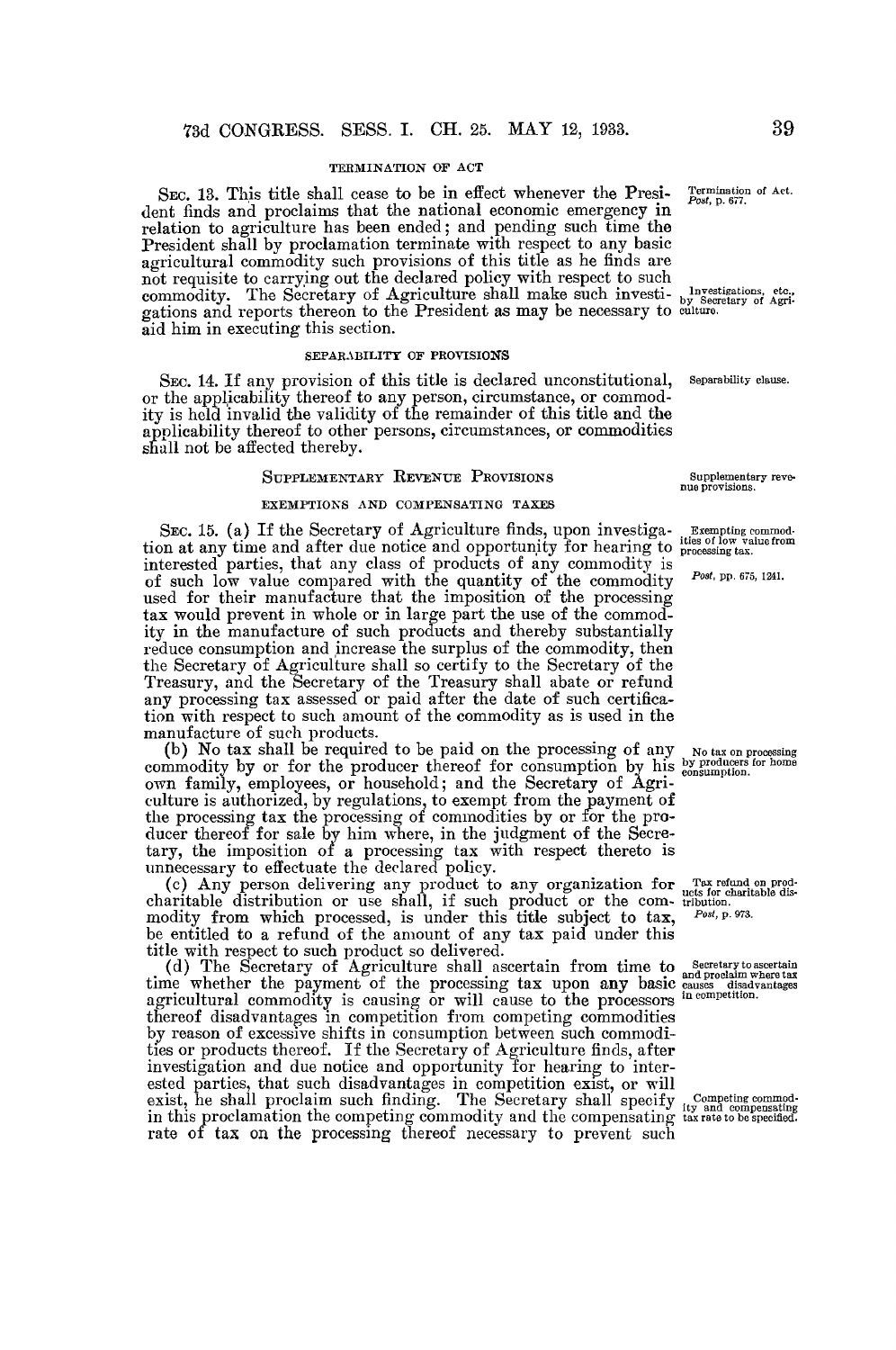Limitation .

Equalizing tax imposed on unports.<br>Post, p. 676.

Proviso.<br>Taxes on<br>om U.S. po Taxes on articles from U .S . possessions not included herein .

To be expended for benefit of agriculture .

Post, p. 676

Floor stocks . Tax adjustments.

Levy, etc., of tax on date processing tax takes effect. Post, p. 676.

Corresponding re-fund, etc ., on termina-tion of tax.

Stocks in retail trade not affected .

Exceptions.

Refund, etc., not<br>applicable.<br>Post, pp. 678, 1241.

 $Post$ , p.  $676$ .

Rate to be altered disadvantages in competition. Thereafter there shall be levied,<br>accordingly. accessed and collected upon the first domestic processing of such assessed, and collected upon the first domestic processing of such competing commodity a tax, to be paid by the processor, at the rate specified, until such rate is altered pursuant to a further finding under this section, or the tax or rate thereof on the basic agricultural commodity is altered or terminated. In no case shall the tax imposed upon such competing commodity exceed that imposed per equivalent unit, as determined by the Secretary, upon the basic agricultural commodity.

(e) During any period for which a processing tax is in effect with respect to any commodity there shall be levied, assessed, collected, and paid upon any article processed or manufactured wholly or in chief value from such commodity and imported into the United States or any possession thereof to which this title applies, from any foreign country or from any possession of the United States to which this title does not apply, a compensating tax equal to the amount of the processing tax in effect with respect to domestic processing at the time of importation: *Provided*, That all taxes collected under this subsection upon articles coming from the possessions of the United States to which this title does not apply shall not be covered into the general fund of the Treasury of the United States but shall be held as a separate fund and paid into the Treasury of the said possessions, respectively, to be used and expended by the governments thereof for the benefit of agriculture . Such tax shall be paid prior to the release of the article from customs custody or control.

#### FLOOR STOCKS

SEC. 16. (a) Upon the sale or other disposition of any article processed wholly or in chief value from any commodity with respect to which a processing tax is to be levied, that on the date the tax first takes effect or wholly terminates with respect to the commodity, is held for sale or other disposition (including articles in transit) by any person, there shall be made a tax adjustment as follows

(1) Whenever the processing tax first takes effect, there shall be levied, assessed, and collected a tax to be paid by such person equivalent to the amount of the processing tax which would be payable with respect to the commodity from which processed if the processing had occurred on such date.

(2) Whenever the processing tax is wholly terminated, there shall be refunded to such person a sum (or if it has not been paid, the tax shall be abated) in an amount equivalent to the processing tax with respect to the commodity from which processed.

(b) The tax imposed by subsection  $(a)$  shall not apply to the retail stocks of persons engaged in retail trade, held at the date the retail stocks of persons engaged in retail trade, held at the date the processing tax first takes effect ; but such retail stocks shall not be deemed to include stocks held in a warehouse on such date, or such portion of other stocks held on such date as are not sold or otherwise disposed of within thirty days thereafter . The tax refund or abatement provided in subsection (a) shall not apply to the retail stocks of persons engaged in retail trade, held on the date the processing tax is wholly terminated.

#### EXPORTATIONS

SEC. 17. (a) Upon the exportation to any foreign country (including the Philippine Islands, the Virgin Islands, American Samoa, and the island of Guam) of any product with respect to which a tax has been paid under this title, or of any product processed wholly or in chief value from a commodity with respect to which a tax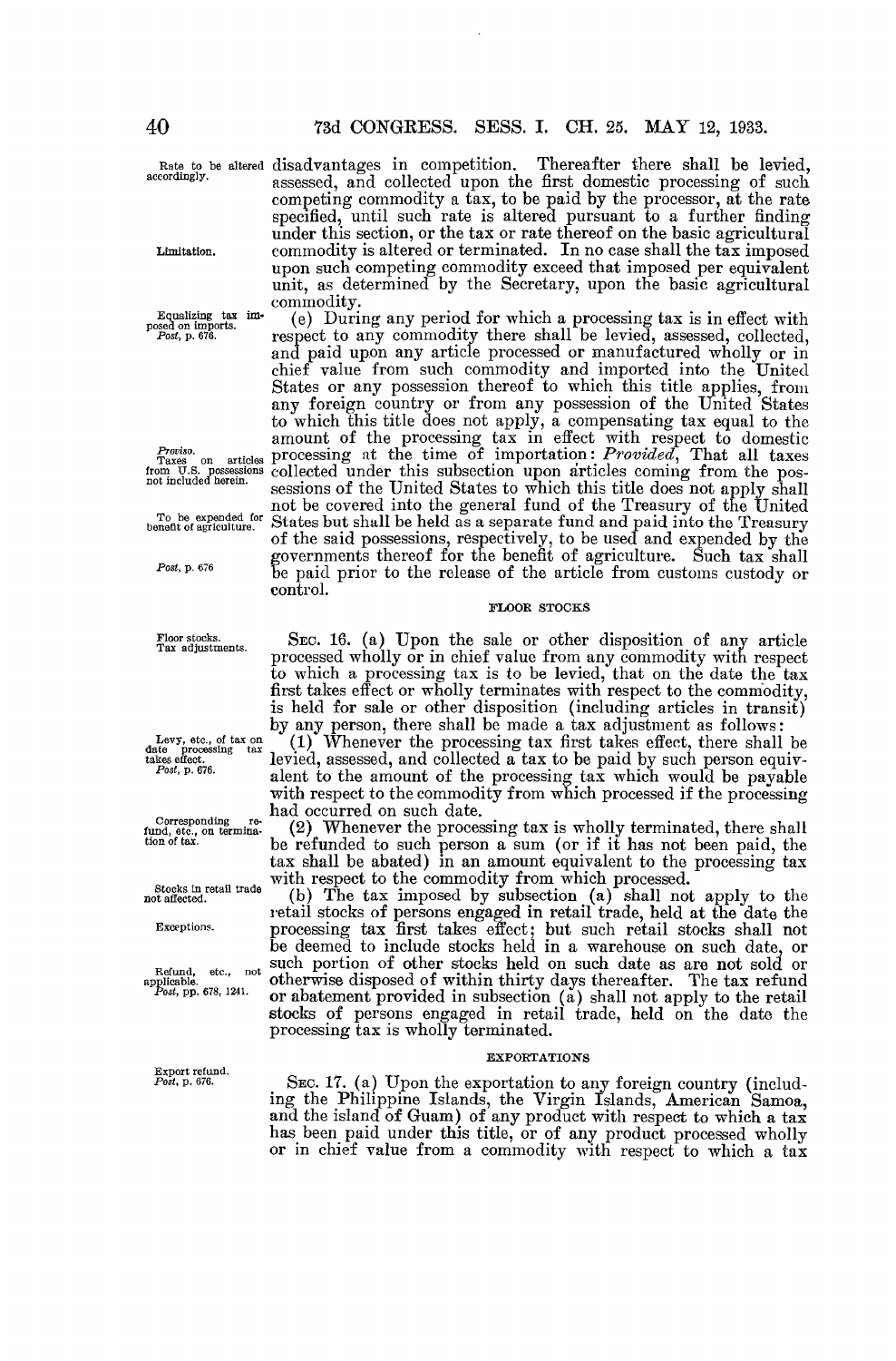has been paid under this title the exporter thereof shall be entitled at the time of exportation to a refund of the amount of such tax.<br>(b) Upon the giving of bond satisfactory to the Secretary of the

(b) Upon the giving of bond satisfactory to the Secretary of the Treasury for the faithful observance of the provisions of this title requiring the payment of taxes, any person shall be entitled, without payment of the tax, to process for such exportation any commodity with respect to which a tax is imposed by this title, or to hold for such exportation any article processed wholly or in chief value therefrom.

#### EXISTING CONTRACTS

SEC. 18. (a) If (1) any processor, jobber, or wholesaler has, prior to the date a tax with respect to any commodity is first imposed under this title, made a bona fide contract of sale for delivery on or after such date, of any article processed wholly or in chief value from such commodity, and if (2) such contract does not permit the addition to the amount to be paid thereunder of the whole of such tax, then (unless the contract prohibits such addition) the vender shall pay so much of the tax as is not permitted to be added to the contract price.

(b) Taxes payable by the vendee shall be paid to the vendor at the time the sale is consummated and shall be collected and paid to the United States by the vendor in the same manner as other taxes under this title. In case of failure or refusal by the vendee to pay such taxes to the vendor, the vendor shall report the facts to the Commissioner of Internal Revenue who shall cause collections of such taxes to be made from the vendee.

#### COLLECTION OF TAXES

SEC. 19. (a) The taxes provided in this title shall be collected by the Bureau of Internal Revenue under the direction of the Secretary of the Treasury. Such taxes shall be paid into the Treasury of the United States.

(b) All provisions of law, including penalties, applicable with respect to the taxes imposed by section 600 of the Revenue Act of 1926, and the provisions of section 626 of the Revenue Act of 1932, shall, in so far as applicable and not inconsistent with the provisions of this title, be applicable in respect of taxes imposed by this title *Provided*, That the Secretary of the Treasury is authorized to permit postponement, for a period not exceeding ninety days, of the payment of taxes covered by any return under this title.

(c) In order that the payment of taxes under this title may not impose any immediate undue financial burden upon processors or distributors, any processor or distributor subject to such taxes shall be eligible for loans from the Reconstruction Finance Corporation under section 5 of the Reconstruction Finance Corporation Act.

## TITLE II-AGRICULTURAL CREDITS

#### PART 1-AMENDMENTS TO FEDERAL FARM LOAN ACT

### ISSUANCE OF BONDS BY LAND BANKS

SECTION 21. Section 32 of the Federal Farm Loan Act, as amended (U.S .C., title 12, sec . 991), is amended by adding at the end thereof the following new paragraph

" Until such time as the Farm Loan Commissioner determines that Federal farm-loan bonds (other than those issued under this paragraph) are readily salable in the open market at a yield not in excess of 4 per centum per annum, but in no case more than two years after

Processing for ex-<br>portation.<br>Tax free, under bond.

Post, pp. 676, 678.

#### Existing contracts.

Prior contracts for delivery after effective date.

Payment by vendee.

Collection and pay-<br>ment by vendor.

Report of failure.

Collection of taxes.

Provisionsgoverning collections . Vol. 44, p . 93 ; Vol . 47, p . 269 .

Proviso . Postponements. Post, p. 1242.

Loans to processors.

 $\begin{array}{c} \text{T}^{out}, \text{p, or}, \\ \text{Vol. 47, p. 6.} \end{array}$ 

AGRICULTURAL CRED-<br>ITS.

Emergency Farm<br>Mortgage Act of 1933. Mortgage Act of 1933 . Federal Farm Loan<br>
Act amendments.<br>
Vol. 39, p. 384; Vol.<br>
42, p. 105.<br>
U.S.C., p. 314.<br>
Federal land banks<br>
may issue farm loan<br>
bonds.<br> *Post*, p. 346.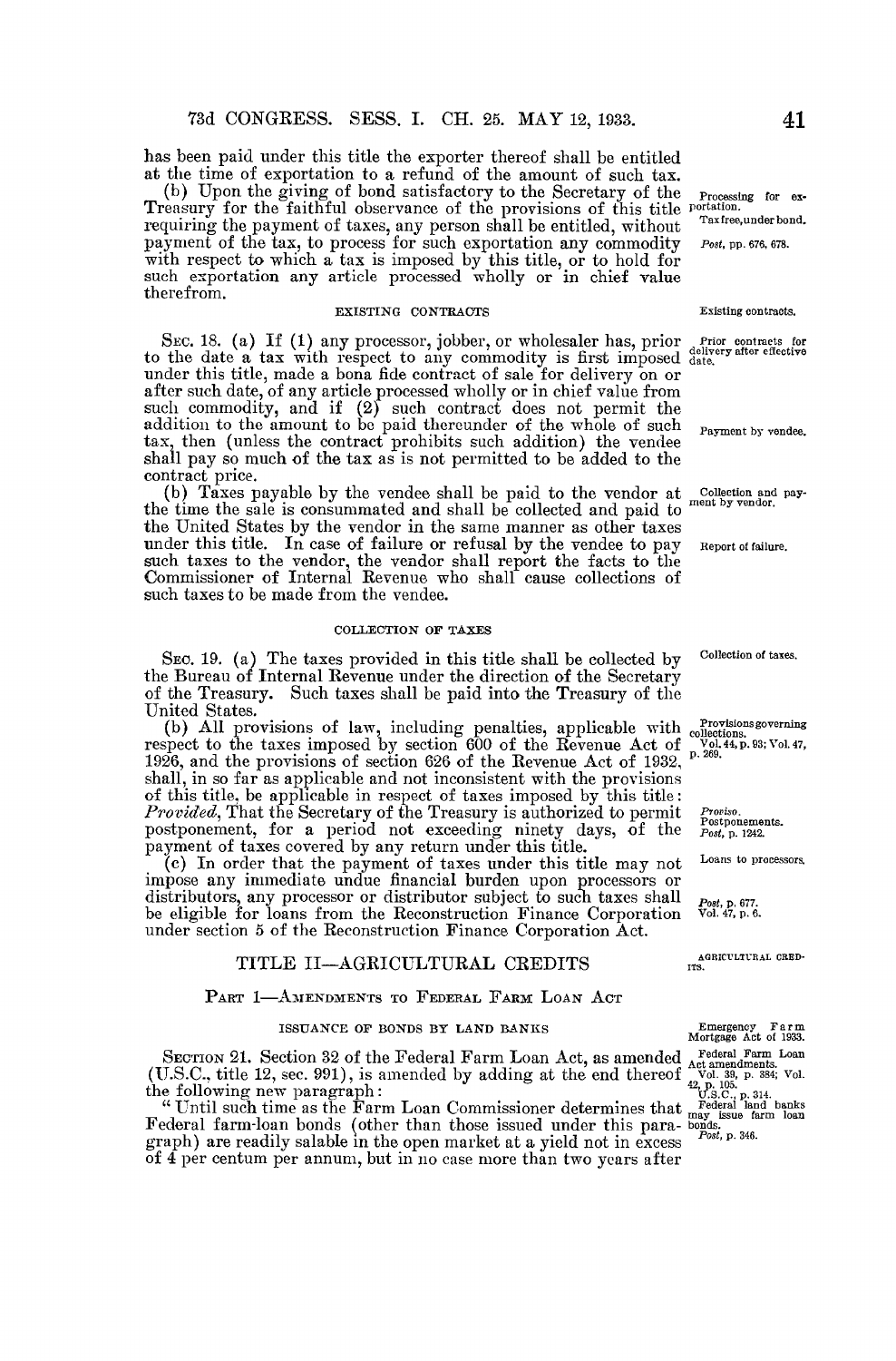# 73d CONGRESS. SESS. I. CH. 25. MAY 12, 1933.

ing farm mortgages . Vol . 39, p . 372; U .S .C . p . 306.

Maximum issue; de-nominations, etc .

Interest guaranteed .

Payment by Secre-tary if issuing bank unable.

Appropriation au-thorized . To become obligation against such bank .

Use, for refinancing outstanding loans.

Final issue.

Borrower may ten-der interest-guaranteed bonds in payment.

Acceptance at par authorized .

#### Farm mortgages .

Vol. 39, p. 372,<br>amended.<br>U.S.C., p. 306.<br>*Post*, p. 347. Purchase, reduction, refinancing, etc .

Proviso . Mortgagor's rights .

Vol. 39, pp. 365, 367;<br>U.S.C., pp. 302-304.

For making new this paragraph takes effect, Federal land banks may issue farm-loan loans. Purchasing outstand- bonds as authorized under this Act, for the purpose of making new loans, or for purchasing mortgages or exchanging bonds for mortgages as provided in paragraph ' Second' of section 13 of this Act . The aggregate amount of the bonds issued under this paragraph shall not exceed \$2,000,000,000, and such bonds shall be issued in such denominations as the Farm Loan Commissioner shall prescribe, shall bear interest at a rate not in excess of 4 per centum per annum, and bear interest at a rate not in excess of 4 per centum per annum, and shall be fully and unconditionally guaranteed as to interest by the United States, and such guaranty shall be expressed on the face thereof. In the event that it shall appear to the Farm Loan Commissioner that the issuing bank or banks will be unable to pay upon demand, when due, the interest on any such bonds, the Secretary of the Treasury shall, upon the request of the Commissioner, pay the amount thereof, which is hereby authorized to be appropriated out of any money in the Treasury not otherwise appropriated. Upon the payment of such interest by the Secretary of the Treasury the amount so paid shall become an obligation to the United States of the issuing bank or banks and shall bear interest at the same rate as that borne by the bonds upon which the interest has been so paid. After the expiration of one year from the date this paragraph takes effect, if in the opinion of the Farm Loan Commissioner any part of the proceeds of the bonds authorized to be issued under this paragraph is not required for the purpose of making new loans or for purchasing mortgages or exchanging bonds for mortgages as herein provided, such bonds may be issued within the maximum limit herein specified for the purpose of refinancing any outstanding issues of Federal farm-loan bonds ; but no such bonds shall be issued after two years from the date this paragraph takes effect for the purpose of such refinancing. Any borrower who obtains a loan from a Federal land bank after the date this paragraph takes effect may, at any time after the expiration of five years from the date such loan was made, tender to such bank on any regular installment date, bonds issued under this paragraph in an amount not to exceed the unpaid principal of his loan, and the bonds so tendered shall be accepted by the bank at par in payment of any part of such unpaid principal."

## PURCHASE, REDUCTION, AND REFINANCING OF FARM MORTGAGES

SEC. 22. Paragraph " Second " of section 13 of the Federal Farm Loan Act, as amended, is amended by adding at the end thereof the following new sentence

exchange farm-loan bonds for any duly recorded first mortgages of<br>Limitation on price, farm lands executed prior to the date this paragraph, as amended " In order to reduce and/or refinance farm mortgages, to invest such funds as may be in its possession in the purchase of first mortgages on farm lands situated within the Federal land-bank district within which it is organized or for which it is acting, or to exchange farm-loan bonds for any duly recorded first mortgages on farm lands executed prior to the date this paragraph, as amended, takes effect, at a price which shall not exceed in each individual case the amount of the unpaid principal of the mortgage on the date of such purchase or exchange, or 50 per centum of the normal value of the land mortgaged and 20 per centum of the value of the permanent insured improvements thereon as determined upon an appraisal made pursuant to this Act, whichever is the smaller:  $Provided$ , That any mortgagor whose mortgage is acquired by a Federal land bank under this paragraph shall be entitled to have his farm-mortgage indebtedness refinanced in accordance with the provisions of sections 7 and 8 of this Act on the basis of the amount paid by the bank for his mortgage.'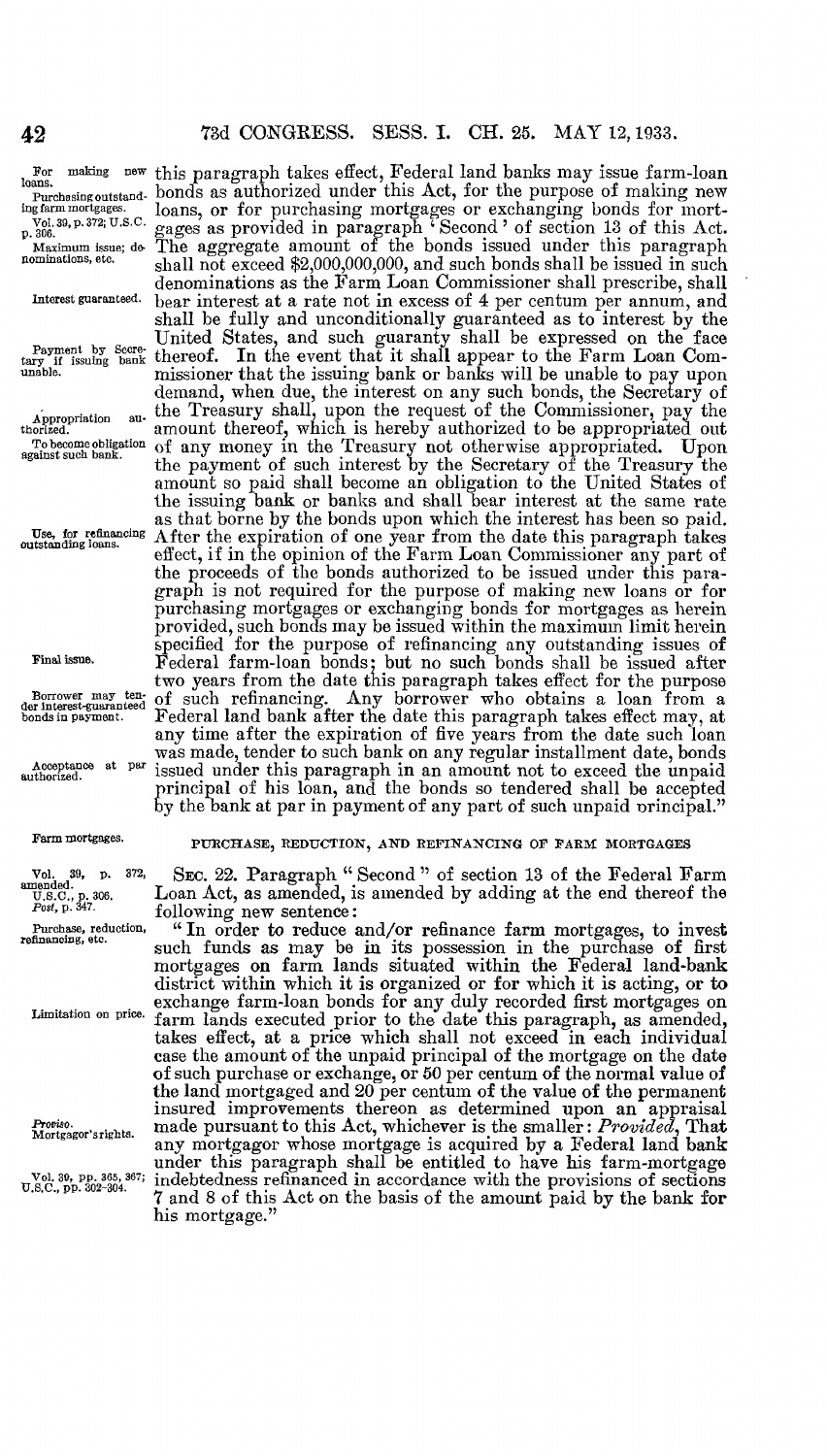#### EXTENSION OF LOANS

Sec. 23. Paragraph "Tenth" of section 13 of the Federal Farm  $\frac{Extensionoflong}{Vol.47, p.14}$ Loan Act, as amended (U.S.C., title 12, sec. 781), is amended by  $\overline{v}$ .  $\overline{u}$   $\overline{v}$ .  $\overline{v}$   $\overline{v}$   $\overline{v}$   $\overline{v}$   $\overline{v}$   $\overline{v}$   $\overline{v}$   $\overline{v}$   $\overline{v}$   $\overline{v}$   $\overline{v}$   $\overline{v}$   $\overline{v}$   $\overline{v}$  adding at the end thereof the following: "The terms of any such Term not to exceed extension shall be such as will not defer the collection of any  $\frac{\text{power}}{\text{meet}}$  superiors superior obligation due by any borrower which, after investigation by the  $P_{\text{bot}}$ , p. 1060. bank of the situation of such borrower, is shown to be within his capacity to meet. In the case of any such extension made prior to the expiration of five years from the date this paragraph as amended takes effect, or in the case of any deferment of principal as provided takes effect, or in the case of any deferment of principal as provided in paragraph `Twelfth' of section 12 of this Act, it shall be the duty of the Secretary of the Treasury, on behalf of the United the to plus surplus<br>States, upon the request of the Federal land bank making the to cover extension, etc. extension, and with the approval of the Farm Loan Commissioner, to subscribe at such periods as the Commissioner shall determine, to the paid-in surplus of such bank an amount equal to the amount of all such extensions and deferments made by the bank during the preceding period. Such subscriptions shall be subject to call, in to call whole or in part, by the bank with the approval of the Commissioner upon thirty days' notice. To enable the Secretary of the Treasury to make such subscriptions to the paid-in surplus of the Federal land banks, there is hereby authorized to be appropriated the sum of \$50,000,000, to be immediately available and remain available until expended. Upon payment to any Federal land bank of the amount of any such subscription, such bank shall execute and deliver a receipt therefor to the Secretary of the Treasury in form to be prescribed by the Farm Loan Commissioner. The amount of any Repayment. subscriptions to the paid-in surplus of any such bank may be repaid in whole or in part at any time in the discretion of the bank and with the approval of the Farm Loan Commissioner, and the Commissioner may at any time require such subscriptions to be repaid in whole or in part if in his opinion the bank has resources available therefor."

#### REDUCTION OF INTEREST ON LOANS AND DEFERMENT OF PRINCIPAL

SEC. 24. Section 12 of the Federal Farm Loan Act, as amended  $\frac{10!}{\text{amended}}$ , p. 372, (U.S.C., title 12, secs.  $771-772$ ), is amended by adding at the end thereof the following new paragraph

"Twelfth. Notwithstanding the provisions of paragraph 'Second, by national farm-loan the rate of interest on any loans on mortgage made through national  $\frac{60.800}{0.800}$ , p.307. farm-loan associations or through agents as provided in section 15, or purchased from joint-stock land banks, by any Federal land bank, outstanding on the date this paragraph takes effect or made through national farm-loan associations within two years after such date, shall not exceed  $4\frac{1}{2}$  per centum per annum for all interest payable on installment dates occurring within a period of five years commencing sixty days after the date this paragraph takes effect; pal suspended if borand no payment of the principal portion of any installment of any lower not in default. such loan shall be required during such five-year period if the borrower shall not be in default with respect to any other condition or<br>covenant of his mortgage. The foregoing provisions shall apply bank loans; interest to loans made by Federal land banks through branches, except that rate reduced . the rate of interest on such loans for such five-year period shall be 5 per centum in lieu of  $4\frac{1}{2}$  per centum. The Secretary of the  $\frac{1}{10}$  compensation for Treasury shall pay each Federal land bank, as soon as practicable  $\frac{Aplopination}{Post}$ , p. 279. after October 1, 1933, and after the end of each quarter thereafter, such amount as the Farm Loan Commissioner certifies to the Secre-

Subscriptions subject

Sum authorized for .

Loans and deferment of principal.

# 43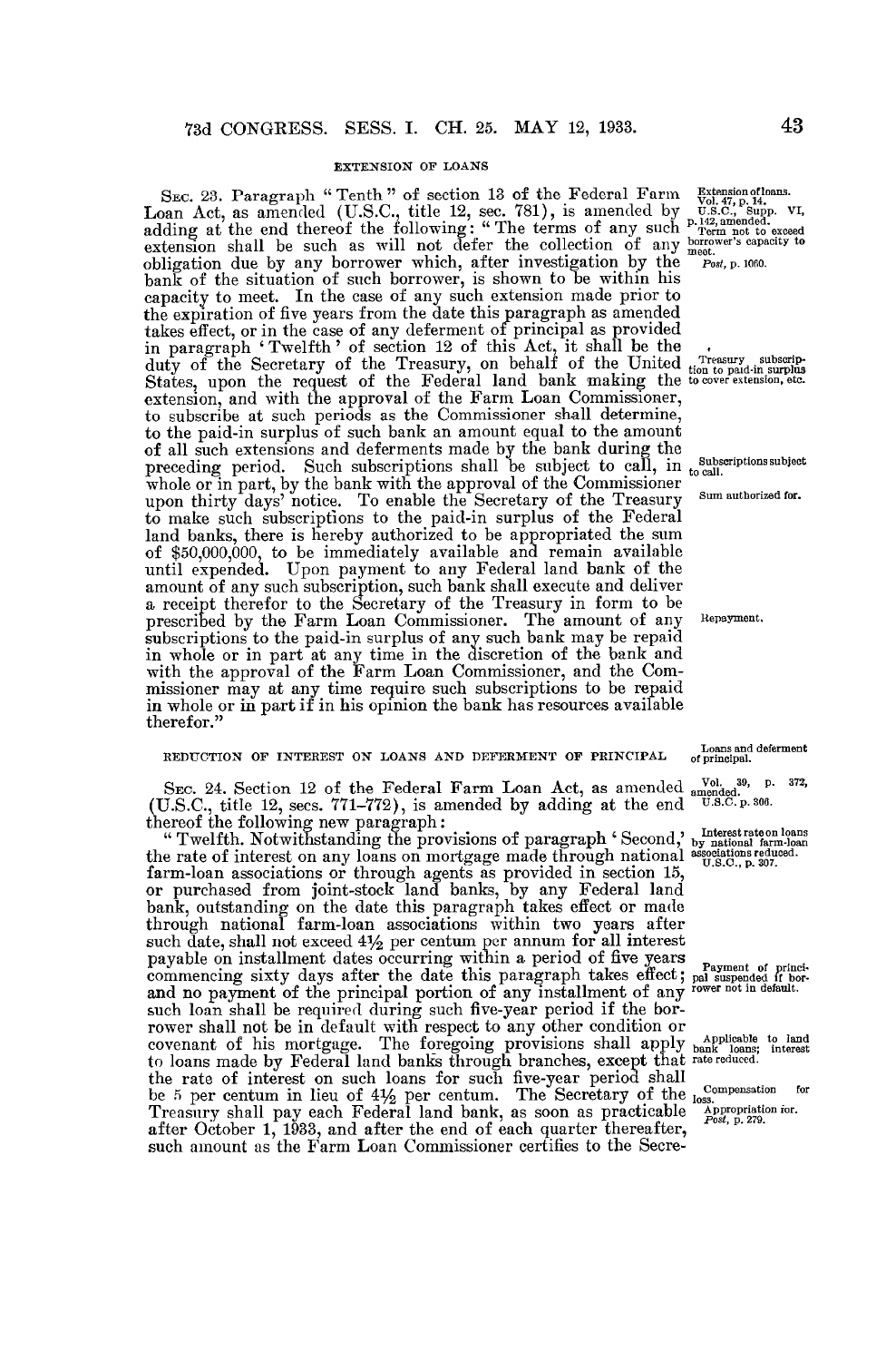## 73d CONGRESS. SESS. I. CH. 25. MAY 12, 1933.

Less<br>effected.

Post, p. 48.

Final payments.

Appropriation au-thorized.  $Post$ , p. 279.

Federal land bank mortgage loans. Maximum limit in-creased. Vo1. 42, p . 1476 . U.S .C ., <sup>p</sup> . 306. Restriction .

Federal Farm Loan<br>Act, amended.<br>Vol. 39, p. 367. . 39, p. 367.<br>C., p. 303.

Interest rate.

Borrower required to  $\sum_{i=1}^{N}$   $\sum_{i=1}^{N}$ bank,

Use as collateral se-<br>curity, etc.

Cancellation, upon<br>loan repayment.

Less any savings the preceding quarter, by reason of this paragraph; but in any case tary of the Treasury is equal to the amount by which interest payments on mortgages held by such bank have been reduced, during in which the Farm Loan Commissioner finds that the amount of interest payable by such bank during any quarter has been reduced by reason of the refinancing of bonds under section 32 of this Act, the amount of the reduction so found shall be deducted from the amount payable to such bank under this paragraph. No payments shall be made to a bank with respect to any period after June 30, 1938. There is authorized to be appropriated, out of any money in the Treasury not otherwise appropriated, the sum of \$15,000,000 for the purpose of enabling the Secretary of the Treasury to make payments to Federal land banks which accrue during the fiscal year ending June 30, 1934, and such additional amounts as may be necessary to make payments accruing during subsequent fiscal years.

#### INCREASE OF AMOUNT OF LOANS TO BORROWERS

SEC. 25. Paragraph "Seventh " of section 12 of the Federal Farm Loan Act, as amended  $(0.8C, \text{ title 12, sec. } 71)$  (relating to the limitations as to amount of loans), is amended by striking out " \$25,000 " and inserting " \$50,000, but loans to any one borrower shall not exceed \$25,000 unless approved by the Farm Loan Commissioner ."

#### DIRECT LOANS

SEC. 26. Section 7 of the Federal Farm Loan Act, as amended, is amended by striking out the last paragraph and inserting in lieu<br>thereof the following new paragraphs:<br>"Whenever it shall appear to the Farm Loan Commissioner that

Direct loans on first thereof the following new paragraphs:<br>mortgages to farmers "Whenever it shall appear to the Farm Loan Commissioner that<br>mable to apply to national farm-loan associations have not been formed in any lo in the continental United States, or that the farmers residing in the territory covered by the charter of a national farm-loan association are unable to apply to the Federal land bank of the district for loans on account of the inability of the bank to accept applications from such association, the- Farm Loan Commissioner shall authorize said bank to make direct loans to borrowers secured by first mort-Provisions govern- gages on farm lands situated within any such locality or territory.<br>  $F_{\text{in}}$  ing. this Act applicable with respect to loans made through national farm-loan associations shall, insofar as practicable, apply with respect to such direct loans, and the Farm Loan Commissioner is authorized to make such rules and regulations as he may deem necessary with respect to such direct loans.

" The rate of interest on such direct loans made at any time by any Federal land bank shall be one-half of 1 per centum per annum in excess of the rate of interest charged to borrowers on mortgage loans made at such time by the bank through national farm-loan associations.

"Each borrower who obtains a direct loan from a Federal land bank shall subscribe and pay for stock in such bank in the sum of \$5 for each \$100 or fraction thereof borrowed. Such stock shall  $U_{\text{S6}}$  as collateral se-  $\frac{55}{100}$  for each  $\frac{500}{100}$  or fraction thereof borrowed. Such stock shall be held by such Federal land bank as collateral security for the loan of the borrower and shall participate in all dividends . Upon full payment of the loan such stock shall, if still outstanding, be canceled at par, or, in the event that such stock shall have become impaired, at the estimated value thereof as approved by the Farm Loan Commissioner, and the proceeds thereof shall be paid to the borrower.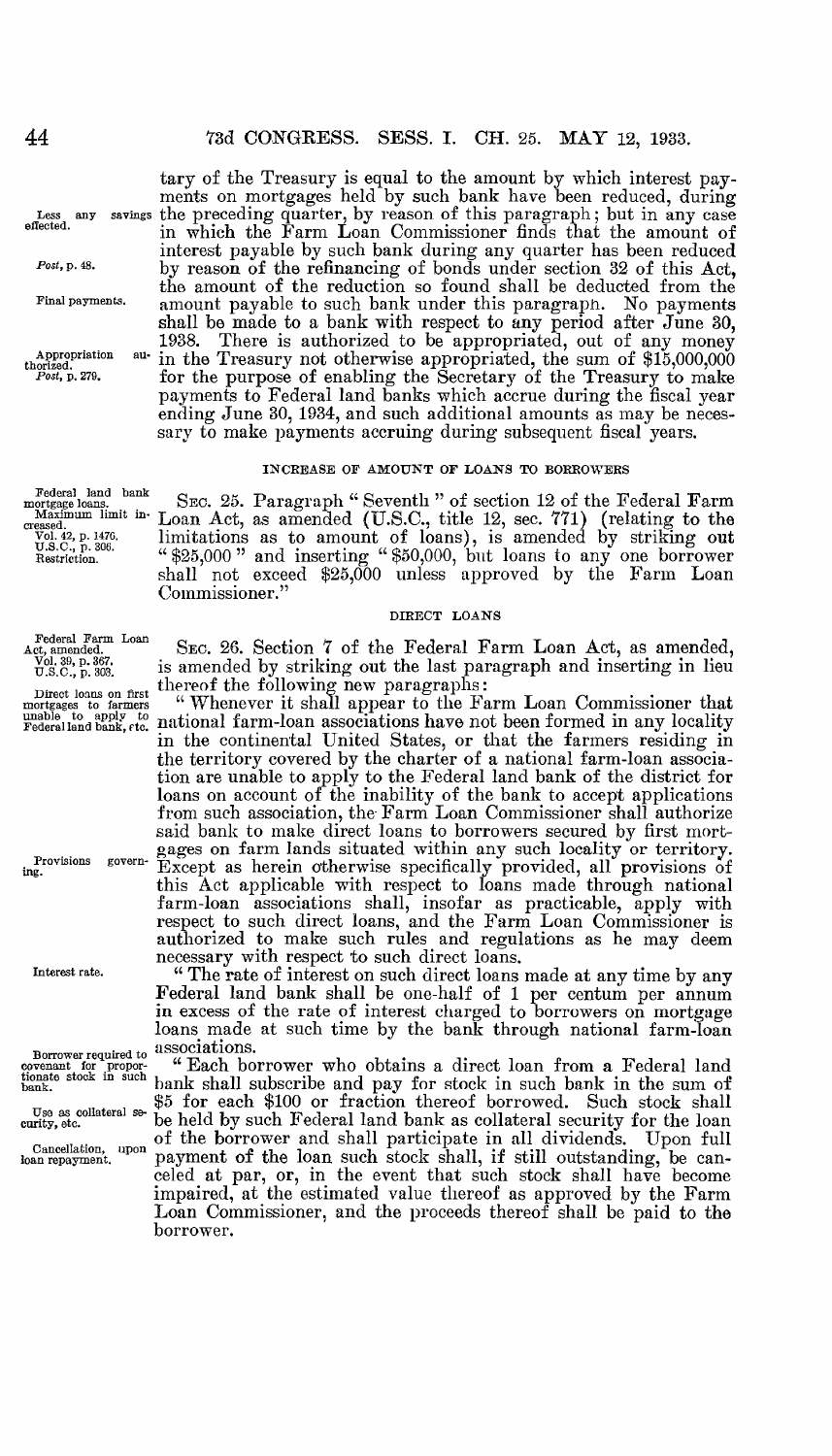"Each such borrower may covenant in his mortgage that, whenever there are ten or more borrowers who have obtained from a  $\ddot{\beta}$ Federal land bank direct loans under the provisions of this section aggregating not less than \$20,000, and who reside in a locality which may, in the opinion of the Farm Loan Commissioner, be conveniently covered by the charter of and served by a national farm-loan association, he will unite with such other borrowers to form a national farm-loan association. Such borrowers shall organize the association subject to the requirements and the conditions specified in this section, so far as the same may be applicable, and in accordance with rules and regulations of the Farm Loan Commissioner . As soon as Exchange of stock. the organization of the association has been approved by the Farm Loan Commissioner, the stock in the Federal land bank held by each of the members of such association shall be canceled at par, and in lieu thereof the bank shall issue in the name of the association an equal amount of stock in said bank, which stock shall be held by said bank as collateral security as provided in this section with respect  $\mathbf{s}_i$ to other loans through national farm-loan associations. Thereupon there shall be issued to each such member an amount of capital  $_{\rm u}$ stock in the association equal to the amount which he previously held in said bank, which stock shall be held by said association as collateral security as provided in section 8 of this Act. The board of  $\pi$ directors of said association shall adopt a resolution authorizing and directing its secretary-treasurer on behalf of said association to endorse, and thereby become liable for the payment of, the mortgages taken from its charter members by the Federal land bank . When it shall appear to the satisfaction of the Farm Loan Commis- Interest reduced sioner that all the foregoing conditions have been complied with, plied with and upon the granting of the charter by the Farm Loan Commissioner, the interest rate paid by each charter member of such association whose loan is in good standing shall, beginning with his next regular installment date, be reduced to the rate of interest paid by borrowers on new loans made through national farm-loan associations in the same Federal land-bank district at the time the said loan was made to such charter member.

" Charges to be paid by applicants for direct loans from a Federal  $_{10}$ land bank shall not exceed amounts to be fixed by the Farm Loan Commissioner and shall in no case exceed the charges which may be made to applicants for loans and borrowers through national farm-loan associations under the provisions of sections 11 and 13 of this Act."

#### LOANS TO RECEIVERS

SEC. 27. Any receiver appointed by the Federal Farm Loan Board pursuant to section 29 of the Federal Farm Loan Act, as amended, or any receiver appointed by a district court of the United States, is authorized, for the purpose of paying taxes on farm real estate owned by the bank or securing the mortgages held by it, with the approval of the Farm Loan Commissioner, to borrow from the Reconstruction Finance Corporation and to issue receiver's certifi-Reconstruction Finance Corporation and to issue receiver's certificates against the assets of such bank as security for any loan received  $\frac{r}{t^{100}}$ from the Corporation under this section, and such certificates shall constitute a prior lien on such assets. The Reconstruction Finance Corporation is authorized to make loans to such receivers for the purposes of this section.

| 45                                                                                                             |
|----------------------------------------------------------------------------------------------------------------|
| Borrower to covenant joining a farm-<br>loan association when<br>locally formed.                               |
| Organization, etc.                                                                                             |
| Exchange of stock.                                                                                             |
| Held as collateral<br>security.                                                                                |
| Issue of capital stock;<br>use as collateral.                                                                  |
| Liability<br>fог<br>pay-<br>ment of mortgages.                                                                 |
| Interest reduced<br>when conditions com-<br>plied with.                                                        |
| Charges for direct<br>loans.<br>Vol. 39, pp. 369, 372.                                                         |
| Receivers to borrow<br>on security of receiver's<br>certificates for paying<br>taxes, etc.<br>Vol. 39, p. 381. |

tuted .

Reconstruction Fi-nance Corporation to make such loans .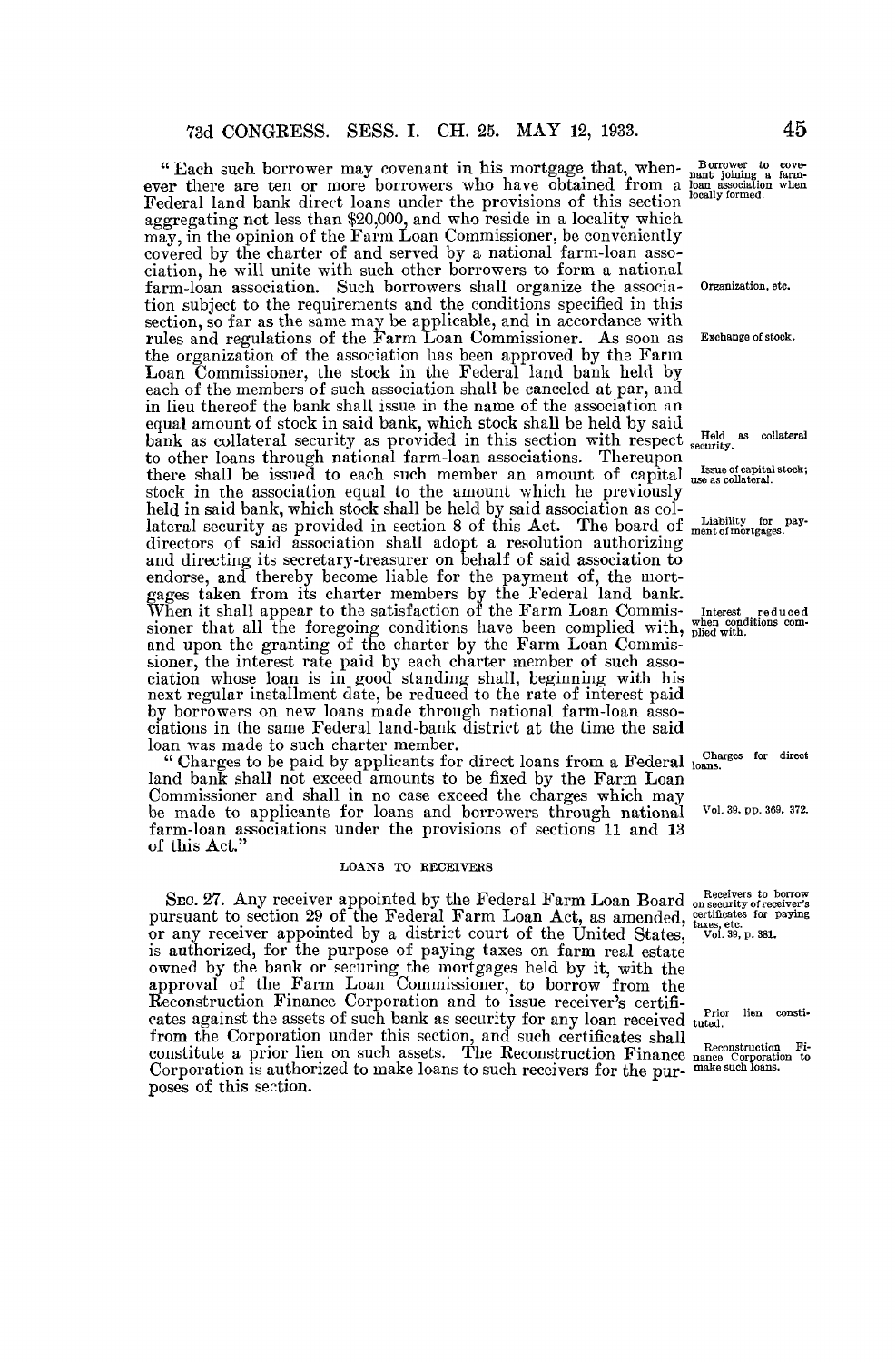#### FEDERAL FARM-LOAN BONDS AS SECURITY FOR ADVANCES BY FEDERAL RESERVE BANKS

by Federal R<br>Banks.<br>Vol. 38, p. 263.

Joint-stock I a n d banks .

Limitations on issue<br>of bonds and lending.

Farm loan bonds as SEC. 28. The eighth paragraph of section 13 of the Federal Reserve<br>security for advances Act, as amended, is amended by inserting before the period at the end thereof a comma and the following: " or by the deposit or pledge Vol. 39, p. 384; Vol.  $\sigma$ f bonds issued pursuant to the paragraph added to section 32 of the  $\frac{44}{5}$  p. 1231.  $A$ <sup>nte, p. 41.</sup> Federal Farm Loan Act, as amended by section 21 of the Emergency Federal Farm Loan Act, as amended by section 21 of the Emergency<br>Farm Mortgage Act of 1933."

### PART 2-JOINT-STOCK LAND BANKS

#### LIMITATIONS ON ISSUE OF BONDS AND LENDING

SEC. 29. After the date of enactment of this Act, no joint-stock land bank shall issue any tax-exempt bonds or make any farm loans except such as are necessary and incidental to the refinancing of existing loans or bond issues or to the sale of any real estate now owned or hereafter acquired by such bank.

#### LOANS TO JOINT-STOCK LAND BANKS TO PROVIDE FOR ORDERLY LIQUIDATION

land banks, to provide orderly liquidation . .

Appraisal of.

U.S.C., p. 304.

60 percent of collateral value .

Reconstruction Fi- SEC. 30. (a) The Reconstruction Finance Corporation is authorized and directed to make available to the Farm Loan Commissioner, out of the funds of the Corporation, the sum of \$100,000,000, to be used, for a period not exceeding two years from the date of enactment of this Act, for the purpose of making loans to the joint-stock Interest rate . land banks organized and doing business under the Federal Farm Loan Act, as amended, at a rate of interest not to exceed 4 per centum per annum, payable annually. Such loans shall be made upon application therefor by such banks and upon compliance with Maximum amount. the requirements of this section. The amount which may be loaned hereunder to any such bank shall not exceed an amount having the same proportion to the said \$100,000,000 as the unpaid principal of the mortgages held by such bank on the date of enactment of this Act bears to the total amount of the unpaid principal of the mortgages held by all the joint-stock land banks on such date.

Collateral security . (b) Any joint-stock land bank applying for a loan under this section shall deliver to the Farm Loan Commissioner as collateral security therefor first mortgages or purchase-money mortgages on farm lands, first mortgages on farm real estate owned by the bank in fee simple, or such other collateral as may be available to said bank, including sales contracts and sheriff's certificates on farm lands. The real estate upon which such collateral is based shall be appraised by appraisers appointed under the Federal Farm Loan Act, as amended, and the borrowing bank shall be entitled to borrow . not to exceed 60 per centum of the normal value of such real estate as Fees determined by such appraisal. Fees for such appraisals shall be paid by the applicant banks in such amounts as may be fixed by the Farm Loan Commissioner. No such loan shall be made until the Agreement by bank applicant bank, under regulations to be prescribed by the Farm<br>to reduce interest upon Loan Commissioner, (1) shall have agreed to grant to each borrower  $\delta$  percent. then indebted to the bank under the terms of a first mortgage a reduction to 5 per centum per annum in the rate of interest specified in such mortgage, beginning at his next regular installment date Not to proceed occurring more than sixty days after the date of enactment of this against mortgagor in Act, and (2) shall have agreed to the satisfaction of the Commissioner that during a period of two years from the date of enactment of this Act the bank will not proceed against the mortgagor on account of default in the payment of interest or principal due under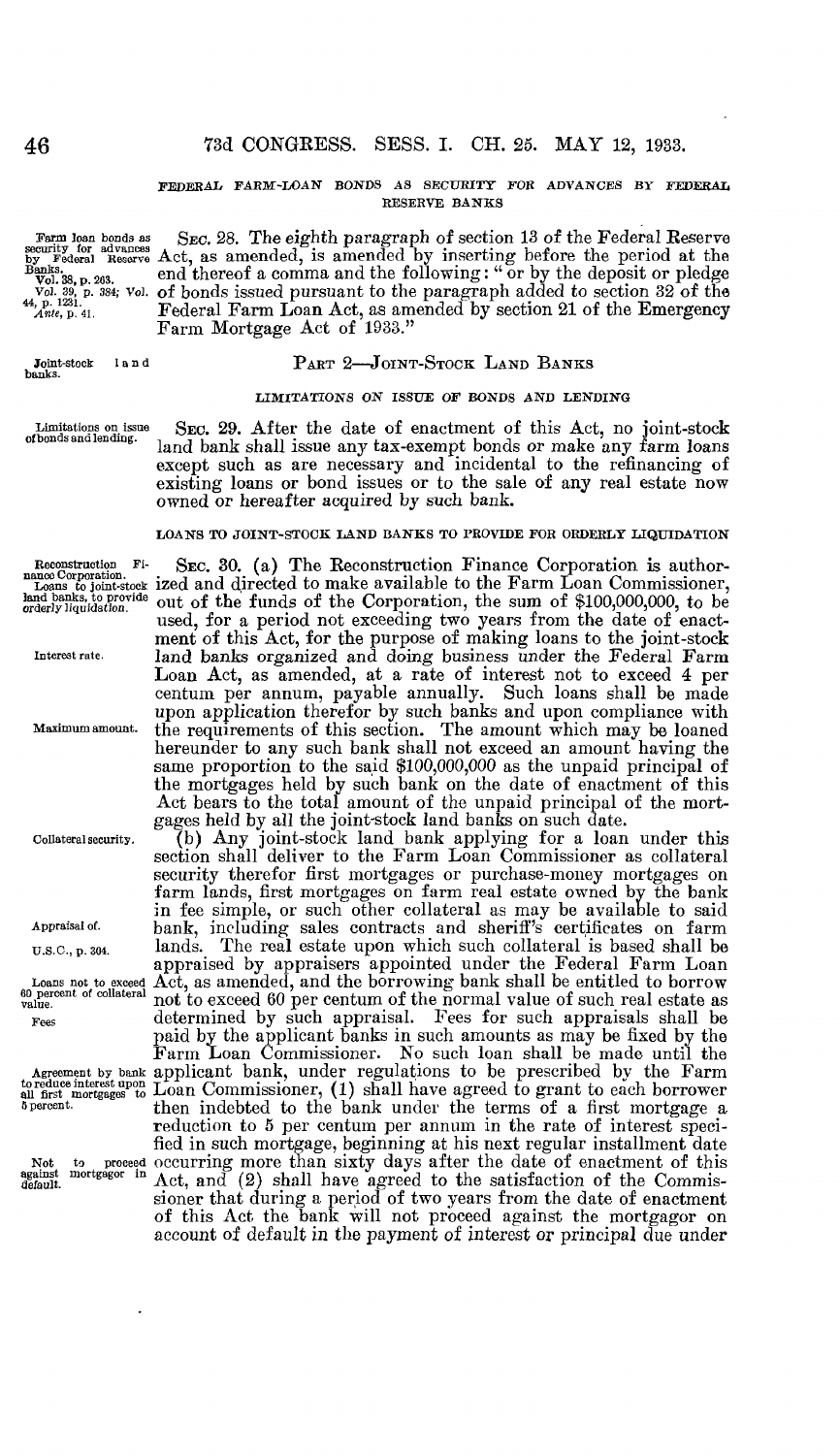the terms of its mortgage and will not foreclose its mortgage unless  $_{\rm opt}^{\rm out when~abandon}$ .<br>the property covered by such mortgage is abandoned by the mort- ment, etc. gagor or unless, in the opinion of the Commissioner, such foreclosure is necessary for other reasons . Such loans shall be made to aid the orderly liquidation of any such bank in accordance with such plan as may be approved by the Farm Loan Commissioner. Before Approval necessary. any such plan is approved by the Commissioner he shall be satisfied that the plan carries out the purposes of this section and that such part of the proceeds of the loan as is devoted to settlements with bondholders will be used only to effect an equitable settlement with solutionally with the most complete the plan has been approved by the Commis- ers, etc. sioner he shall require the bank to mail a copy thereof to all its known bondholders and to publish a notice setting forth its provisions in at least three newspapers having general circulation.

#### LOANS BY THE FARM LOAN COMMISSIONER TO JOINT-STOCK LAND BANKS FOR EMERGENCY PURPOSES

SEC. 31. (a) Out of the funds made available to him under sec- Farm Loan Commistion 30, the Farm Loan Commissioner is authorized to make loans, Loans by, to joint-<br>in an aggregate amount not exceeding \$25,000,000, at a rate of interest certain emergencies. not to exceed 4 per centum per annum, to any joint-stock land bank for the purpose of securing the postponement for two years from the date of the enactment of this Act of the foreclosure of first mortgages held by such banks on account of (1) default in the payment fault in the count of de-<br>of interest and principal due under the terms of the mortgage, and principal ............ (2) unpaid delinquent taxes, excluding interest and penalties, which <sup>Delinquent taxes, etc.</sup> may be secured by the lien of said mortgage: Provided, That during  $P_{rotisos}$ rate of the period of postponement of foreclosure such bank shall charge period. the mortgagor interest at a rate not exceeding 4 per centum per annum on the aggregate amount of such delinquent taxes and defaulted interest and principal with respect to which loans are made pursuant to this section. The amount loaned to any joint-stock sary. land bank under this section shall be made without reappraisal : **Provided,** That the amount loaned with respect to any mortgage on  $\frac{M_{\text{axi, minum}}}{M_{\text{axi}}}\$  account of unpaid principal shall not exceed 5 per centum of the  $\frac{2000 \text{ m/s}}{100 \text{ m}}$ total unpaid principal of such mortgage, and the total amount loaned to any such land bank with respect to any mortgage shall not exceed 25 per centum of the total unpaid principal of such mortgage. exceed 25 per centum of the total unpaid principal of such mortgage .

(b) No such 10an shall be made with respect to any mortgage Conditions for mak-<br>lass the Ferm Loan Commissioner is setisfied that the mentances inglean. unless the Farm Loan Commissioner is satisfied that the mortgagor, Default ofmortgagor . after exercising ordinary diligence to pay his accrued delinquent taxes, and meet accrued interest and principal payments, has defaulted thereon ; and unless the bank shall have agreed to the satisfaction of the Farm Loan Commissioner that during such two-year close.<br>period the bank will not foreclose such mortgage unless the propperiod the bank will not foreclose such mortgage unless the prop- Exceptions. erty covered thereby is abandoned by the mortgagor or unless in the opinion of the Farm Loan Commissioner such foreclosure is necessary for other reasons. necessary for other reasons.

(c) Each such loan shall be secured by an assignment to the Farm by assignment of tax<br>Loan Commissioner of the lien of the taxes and/or of the bank's lien, mortgage, etc. mortgage with respect to which the loan is made:  $Provided$ , That status of assigned the part of each such lien so assigned representing the interest and <sup>nen.</sup> principal due and unpaid in any such mortgage which has been assigned to the farm loan registrar shall be subordinate to the existing lien of the bank for the balance of the indebtedness then or thereafter to become due under the terms of such mortgage ; but the Farm Loan Commissioner may require the bank to furnish addi- may be required. tional collateral as security for such loan, if such collateral is available to the bank.

Reappraisal unneces-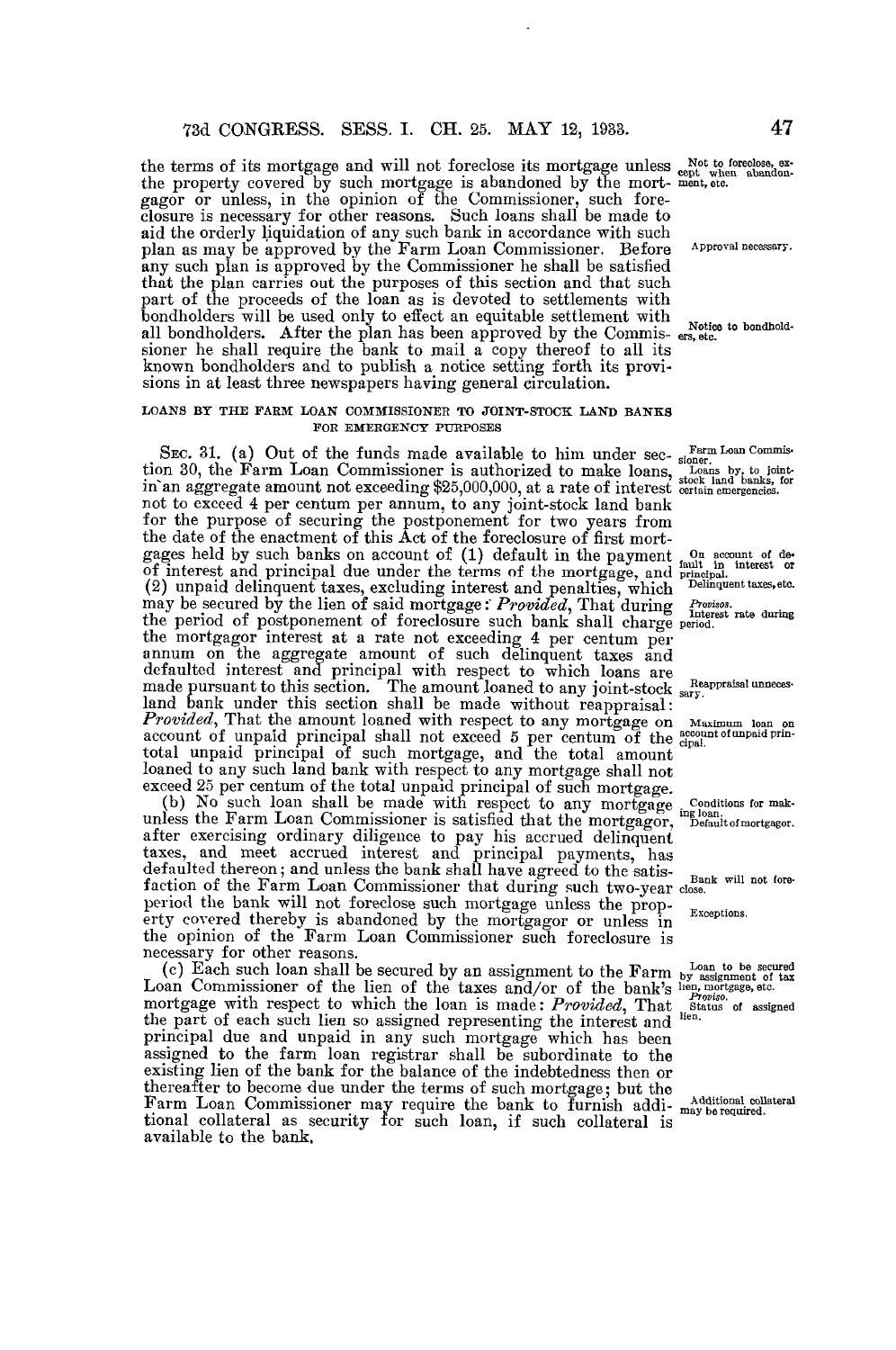Rules, etc., author-<br>ized.

(d) The Farm Loan Commissioner is authorized to make such rules and regulations as may be necessary to carry out the purposes of this section and to make the relief contemplated immediately available.

Loans to farmers by Farm Loan Commis-sioner.

PART 3-LOANS TO FARMERS BY FARM LOAN COMMISSIONER

REDUCTION OF DEBTS AND REDEMPTION OF FORECLOSED FARMS

Post, p. 347.

 $F_{\tau}$ roviso. cipal may be suspended<br>first 3 years, if not in<br>defecti  $48$  Rules, et ized.<br>
Loans to rarm Loan sioner.<br>
Sums avadirect loans,  $Post$ , pp.<br>
347, 1080.<br>
Security.<br>
Maximum including edebtedness.<br>
U S C., p.<br>  $Post$ , p. 34 Amortizati repayment.<br>
Topayment.<br>
Froriso.<br>
Payments eipaina

er Agreem

Refinancing indebt-<br>edness

Sums available for SEC. 32. The Reconstruction Finance Corporation is authorized Post, pp . 345, 34e, and directed to allocate and make available to the Farm Loan Coin-347, 1060. missioner the sum of \$200,000,000, or so much thereof as may be necessary, to be used for the purpose of making loans as hereinafter security. Provided to any farmer, secured by a first of second mortgage upon<br>the whole or any part of the farm property, real or personal provided to any farmer, secured by a first or second mortgage upon Maximum amount, including crops, of the farmer. The amount of the mortgage given<br>including in the mortgages or other evidences<br>debtedness. of indebtedness secured by such farm property of the farmer, shall  $\sigma$  is  $c_{n,p}$  and  $c_{n,p}$  and  $c_{n,p}$  are centum of the normal value thereof, as determined using  $c_{n,p}$  and  $c_{n,p}$  are computed in  $c_{n,p}$  and  $c_{n,p}$  are computed in  $c_{n,p}$  and  $c_{n,p}$  are computed in  $c_{n,p}$  and upon an appraisal made pursuant to the Federal Farm Loan Act, as amended ; nor shall a loan in excess of \$5,000, be made to any one Amortization plan of farmer. Every mortgage made under this section shall contain an agreement providing for the repayment of the loan on an amortization plan by means of a fixed number of annual or semiannual installments, sufficient to cover (1) interest on unpaid principal at a rate not to exceed 5 per centum per annum and  $(2)$  such payments equal in amount to be applied on principal as will extinguish the debt within an agreed period of not more than ten years or, in the case of a first or second mortgage secured wholly by real property and made for the purpose of reducing and refinancing an existing mortgage within an ,agreed period no greater than that for which loans may be made under the Federal Farm Loan Act, as amended, from the date the first payment on principal is due:  $Provided$ , That during the first three years the loan is in effect payments of interest<br>default. only may be required if the borrower shall not be in default with respect to any other condition or covenant of his mortgage. No loan shall be made under this section unless the holder of any prior mortgage or instrument of indebtedness secured by such farm property arranges to the satisfaction of the Farm Loan Commissioner to limit his right to proceed against the farmer and such farm ruposes settoral. property for default in payment of principal. Loans under this edness ing, either in connection with proceedings under chapter VIII<br>Vol. 47, p. 1467. of the Bankruptcy Act of July 1, 1898, as amended (relating Section shall be made for the following purposes only : (1) Refinancto agricultural compositions and extensions), or otherwise, any Providing working indebtedness, secured or unsecured, of the farmer,  $(2)$  providing capital  $f(x)$  . Redemption or re- WOTKIng capital for his farm operations, and (3) enabling any purchase of farm farmer to redeem and/or repurchase farm property owned by him property.<br>
From the property of the property of the property pr July 1, 1931, and the date of the enactment of this Act, or which is Charges to borrowers. foreclosed after the enactment of this Act. The provisions of para-<br>Vol. 39, p. 372 graph "Ninth" of section 13 of the Federal Farm Loan Act, as amended (relating to charges to applicants for loans and borrowers from the Federal land banks), shall, so far as practicable, apply to "Farmer" defined. loans made under this section . As used in this section, the terni " farmer " means any individual who is bona fide engaged in farming operations, either personally or through an agent or tenant, or the principal part of whose income is derived from farming operations, and includes a personal representative of a deceased farmer.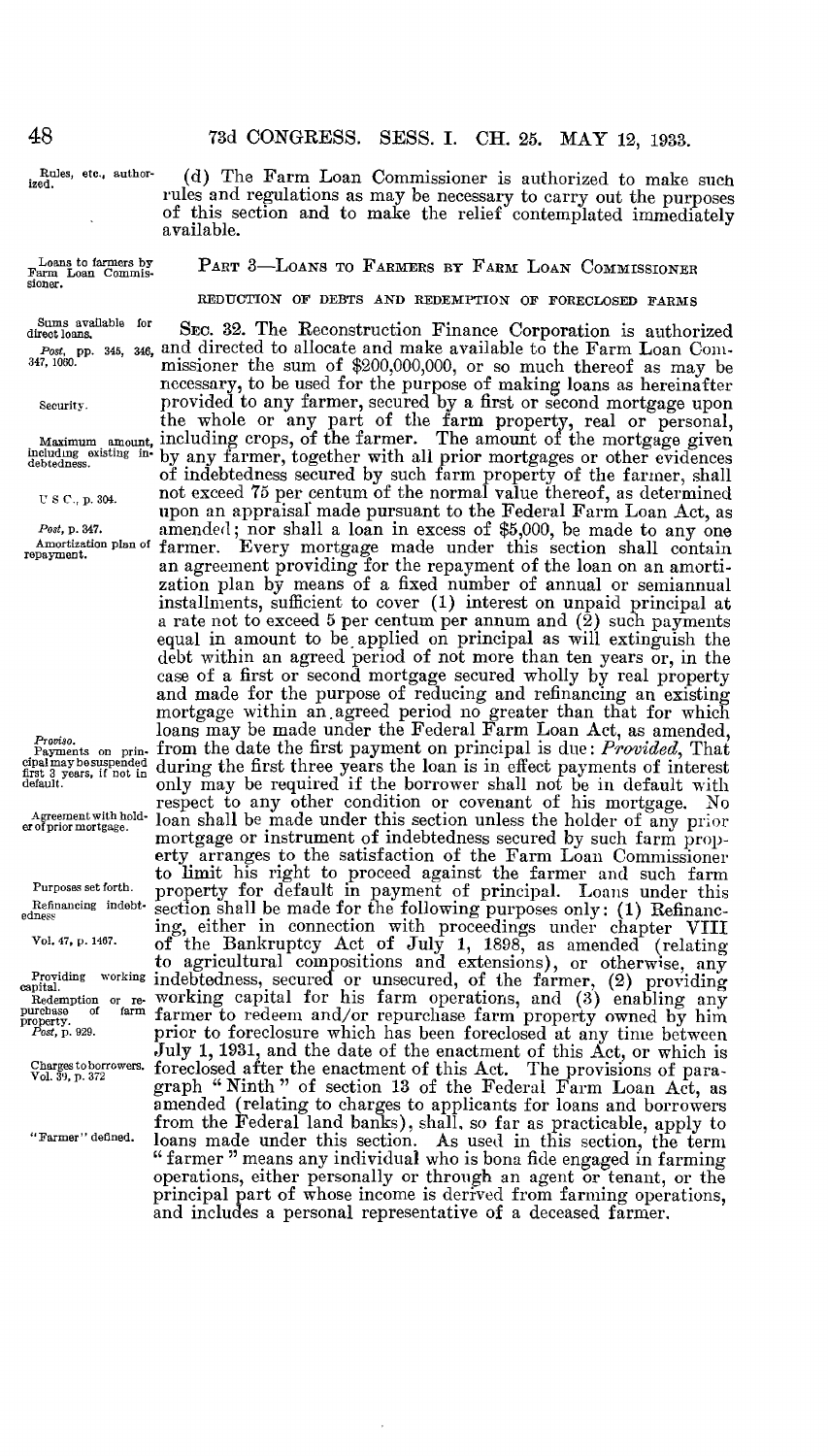#### REGULATIONS

SEC. 33. The Farm Loan Commissioner is authorized to make  $\frac{1}{\text{Aron Comisioner to}}$ <br>such rules and regulations, and to appoint, employ, and fix the com- make to fix componsapensation of such officers, employees, attorneys, and agents as may then rates, etc. be necessary to carry out the purposes of this title and to make the relief contemplated by this title immediately available, without regard to the provisions of other laws applicable to the employment and compensation of officers and employees of the United States: Provided, That no salary or compensation in excess of \$10,000 shall Salary restriction. be paid to any person employed under the terms of the foregoing section.

#### FACILITIES OF FEDERAL LAND BANKS AND NATIONAL FARM LOAN ASSOCIA-TIONS MADE AVAILABLE

SEC. 34. The Federal land banks and the national  $\tau$ arm loan faculties made avail-<br>contributions are onthousing dense provided to Four Loan Commis a<sup>ble.</sup> associations are authorized, upon request of the Farm Loan Commissioner, to make available to him their services and facilities to aid in administering the provisions of this title.

#### PENALTIES

SEC. 35. Any person who shall knowingly make any material false representation for the purpose of obtaining any loan under part 3 of this title, or in assisting in obtaining any such loan, shall, upon conviction thereof, be fined not more than \$1,000, or imprisoned not more than six months, or both.

## PART 4-REFINANCING OF AGRICULTURAL IMPROVEMENT DISTRICT

INDEBTEDNESS FOR THE BENEFIT OF FARMERS

#### LOANS BY RECONSTRUCTION FINANCE CORPORATION

SEC. 36. The Reconstruction Finance Corporation is authorized  $_{\text{troduced}}^{\text{A reduction}}$  and empowered to make loans as hereinafter provided, in an aggre- indebtedness of draingate amount not exceeding \$50,000,000; to drainage districts, levee districts, levee and drainage districts, irrigation districts, and similar  $^{1209}$ . districts, duly organized under the laws of any State, and to political state subdivision ag-<br>subdivisions of States, which prior to the date of enactment of this Act, ricultural projects. have completed projects devoted chiefly to the improvement of lands for agricultural purposes. Such loans shall be made for the purpose of enabling any such district or political subdivision (hereafter referred enabling any such district or political subdivision (hereafter referred to as the "borrower") to reduce and refinance its outstanding indebt-7781 CDM (INTERT) SECTION INTERTATION (THE 26 MAY 19, 1993.<br>
SEC 38. THE Farm Learn Commissioner is authorized to make such rules and regulations, and to suppose the movement of the connection with the sum project of the subject to the same terms and conditions as loans made under section  $V_0$ ,  $V_1$ ,  $V_2$ ,  $V_3$ ,  $V_4$ ,  $V_5$  $5$  of the Reconstruction Finance Corporation Act, as amended; except p.  $_{257}^{\circ}$ . Supp. VII, that (1) the term of any such loan shall not exceed forty years ; (2) each such loan shall be secured by refunding bonds issued to the Security. Corporation by the borrower which are a lien on the real property within the project or on the amount of the assessments levied on such property by the borrower pursuant to State law, or by such such property by the borrower pursuant to State law, or by such Bonds not to issue<br>other collateral as may be acceptable to the Corporation; (3) the without Corporation's borrower shall agree not to issue during the term of the loan any consent bonds so secured except with the consent of the Corporation; (4) Payment of excess<br>the borrower shall pay to the Corporation, until all bonds of the overoperation, interest, borrower held by the Corporation are retired, an amount equal to bonds are retired. the amount by which the assessments against the real property within  $P_{\text{post}}$ , p. 1110. the project collected by the borrower exceed the costs of operation  $86637^{\circ}$ —34—4

Regulations .

Penalties\_

Refinancing of agri-cultural cultural improvement district indebtedness .

Loans by Recon-struction Finance Cor-poration .

l, pp. 6, 714<br>., Supp. 1<br>tion<br>limitation.<br>ty.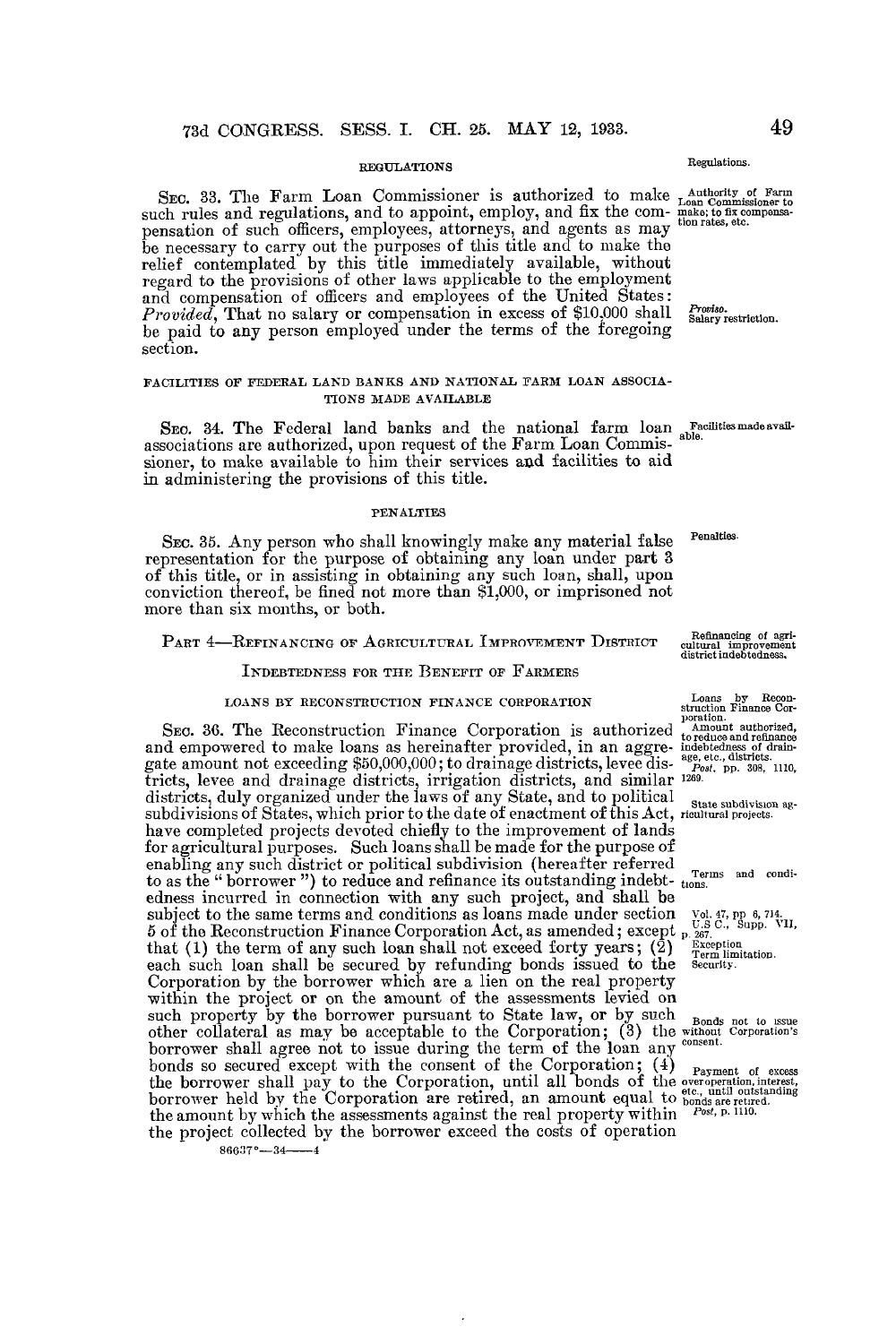to that by which the indebtedness of the borrower is reduced by reason of the operation of this section, to distribute the amount of such reduction among such landowners on a pro rata basis, to cancel and retire its outstanding bonds in an aggregate amount equal to the amount of the reduction so distributed, and to permit the Cor-

poration, in the case of the payment of the bonds of the borrower

or the liquidation of such project, to participate in such payment or in the proceeds of such liquidation on the basis of the face amount of the bonds held by of the bonds so retired plus the face amount of the bonds held by

has caused an appraisal to be made of the property securing and/or underlying the outstanding bonds of the applicant, (B) has determined that the project of the applicant is economically sound, and (C) has been satisfied that an agreement has been entered into between the applicant and the holders of its outstanding bonds under which the applicant will be able to purchase or refund such bonds at a price determined by the Corporation to be reasonable after taking into consideration the average market price of such bonds over the six months' period ending March 1, 1933, and under which a substantial reduction will be brought about in the amount of the

by the Act of June  $17, 1902$  (32 Stat. L. 388), such sum or sums

as the Secretary of the Interior may deem necessary, not exceeding \$5,000,000, for the completion of projects or divisions of projects now under construction, or projects approved and authorized . Funds so advanced shall be repaid out of any receipts and accretions accru-

the Reconstruction Finance Corporation, not exceeding five years from the date of advance, with interest at the rate of 4 per centum per annum. Sums so advanced may be expended in the same way

**CORPORATION** 

SEC. 38 . In order to provide funds to carry out the purposes of

as other moneys in the reclamation fund.

and maintenance of the project and interest on its outstanding obli- $\frac{\text{Corresponding reduce}}{\text{of the}}$  corresponding reduc- gations; and (5) the borrower shall agree, to the satisfaction of the tion of indebtedness to g borrower. Corporation, to reduce the outstanding indebtedness to the borrower of the landowners within such project by an amount corresponding

Pro rata basis.

reduction so distrib-<br>uted. Corporation to par-<br>ticipate.

Requirements to be the Corporation as security for the loan. No loan shall be made met before loan made. under this section until the Reconstruction Finance Corporation (A)

Post, p 1269.

outstanding indebtedness of the applicant.<br>SEC. 37. The Reconstruction Finance Corporation, upon request Advances to reclama-<br>lion fund authorized.<br>  $\sum_{s=0}^{\infty}$  147, p. 5; Vol. 32, of the Secretary of the Interior, is authorized and empowered to

processes. advance from funds made available by section 2 of the Act of Maximum amount . January 22, 1932 (47 Stat.L. 5), to the reclamation fund created

Repayment.

Manner of expendi- ing to the reclamation fund within such time as may be fixed by ture.<br>Interest rate.

Increase of lending power of Corporation . PART 5-INCREASE OF LENDING POWER OF RECONSTRUCTION FINANCE

 $\frac{1}{\sqrt{1}}$  . 47, p. 9.<br>Post, p. 319.

this title, the amount of notes, debentures, bonds, or other such obligations which the Reconstruction Finance Corporation is authorized and empowered under section 9 of the Reconstruction Finance Corporation Act, as amended, to have outstanding at any one time, is hereby increased by \$300,000,000.

Farm Loan Commis-sioner. PART 6-FUNCTIONS OF FARM LOAN COMMISSIONER UNDER EXECUTIVE **ORDERS** 

Functions of, under Executive orders. Vol. 47, p. 413.

SEC. 39. If and when any executive order heretofore transmitted to the Congress pursuant to title IV of part II of the Legislative Appropriation Act of 1933, as amended, shall become effective, all functions, powers, authority, and duties conferred upon or vested in the Farm Loan Commissioner by this title shall be held and exer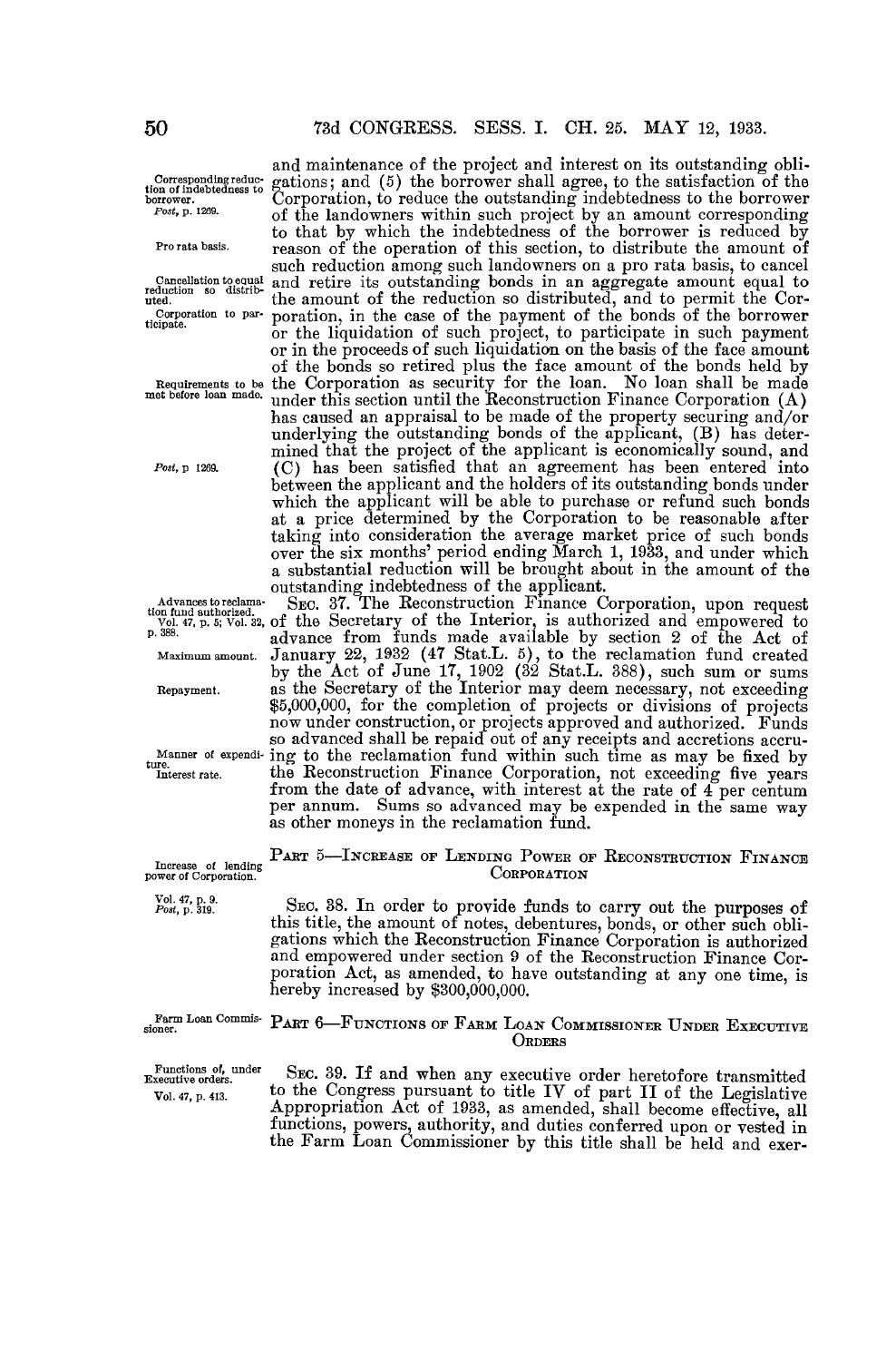cised by him subject to all the terms and conditions in any such Executive order the same as if such functions, powers, authority, and duties were specifically named in such Executive order or orders.

#### PART 7-MISCELLANEOUS

#### PERFECTING ORGANIZATION FARM CREDIT ADMINISTRATION

SEC. 40. The Governor of the Farm Credit Administration is  $_{\text{error of to perfect}}$  authorized, in carrying out the powers and duties now or hereafter organization, etc. vested in him or the Farm Credit Administration by law or under any Executive order made under title IV of part II of the Legislative Appropriation Act of 1933, as amended, to establish, and to fix the powers and duties of, such divisions, agencies, corporations, and instrumentalities as he may deem necessary to the efficient functioning of the Farm Credit Administration and the successful execution of the powers and duties so vested in the Governor and the Farm Credit Administration. This section shall not be construed to restrict the  $\frac{N}{\text{subtoity of President}}$  authority of the President under title IV of such Act, as amended: *Provided*, That no salary or compensation shall be paid to any of- $\frac{S_{\text{Dary}}}{\text{Sahary limitation}}$ . ficer, agent, or other person employed under this section in excess of \$10,000 per annum.

## LOANS TO FRUIT GROWERS

Sec. 41. That in making loans to owners of groves and orchards,  $\frac{\text{Apprasing security}}{\text{at far value}}$ including citrus-fruit groves and other fruit groves and orchards, the Federal land banks, the farm land banks, and all Government agencies making loans upon such character of property may, in appraising the property offered as security, give a reasonable and fair valuation to the fruit trees located and growing upon said property and constituting a substantial part of its value.

#### PART 8-SHORT TITLE

SEC. 42. This title may be cited as the "Emergency Farm Mortgage Act of 1933." Short title.

TITLE III-FINANCING-AND EXERCISING POWER CONFERRED BY money, etc . SECTION 8 OF ARTICLE I OF THE CONSTITUTION: TO COIN MONEY AND TO REGULATE THE VALUE THEREOF

SEC. 43. Whenever the President finds, upon investigation, that (1) the foreign commerce of the United States is adversely affected by reason of the depreciation in the value of the currency of any other government or governments in relation to the present standard value of gold, or (2) action under this section is necessary in order to regulate and maintain the parity of currency issues of the United States, or (3) an economic emergency requires an expansion of credit, or (4) an expansion of credit is necessary to secure by international agreement a stabilization at proper levels of the currencies of various governments, the President is authorized, in his discretion governments, the President is authorized, in his discretion-

(a) To direct the Secretary of the Treasury to enter into agreements with the several Federal Reserve banks and with the Federal Reserve Board whereby the Federal Reserve Board will, and it is hereby authorized to, notwithstanding any provisions of law or rules and regulations to the contrary, permit such reserve banks to agree that they will, (1) conduct, pursuant to existing law, throughout specified periods, open market operations in obligations of the United States Government or corporations in which the

Miscellaneous.

Farm Credit Admin-istration .

Vol. 47, p. 413.

Loans to fruit growers .

Financing: Coining

Discretionary author-<br> *Post*, p. 343.<br>
When U.S. com-<br>
When U.S. com-<br>
depreciation.<br>
depreciation currency<br>
depreciation.<br>
Fixing parity of currency issues.

Economic emergency requires credit expan-sion . Stabilization by in-ternational agreement.

Conduct, through<br>Federal Reserve Board,<br>open market opera-<br>tions in U.S. obliga-<br>tions, etc.<br>Post, p. 168.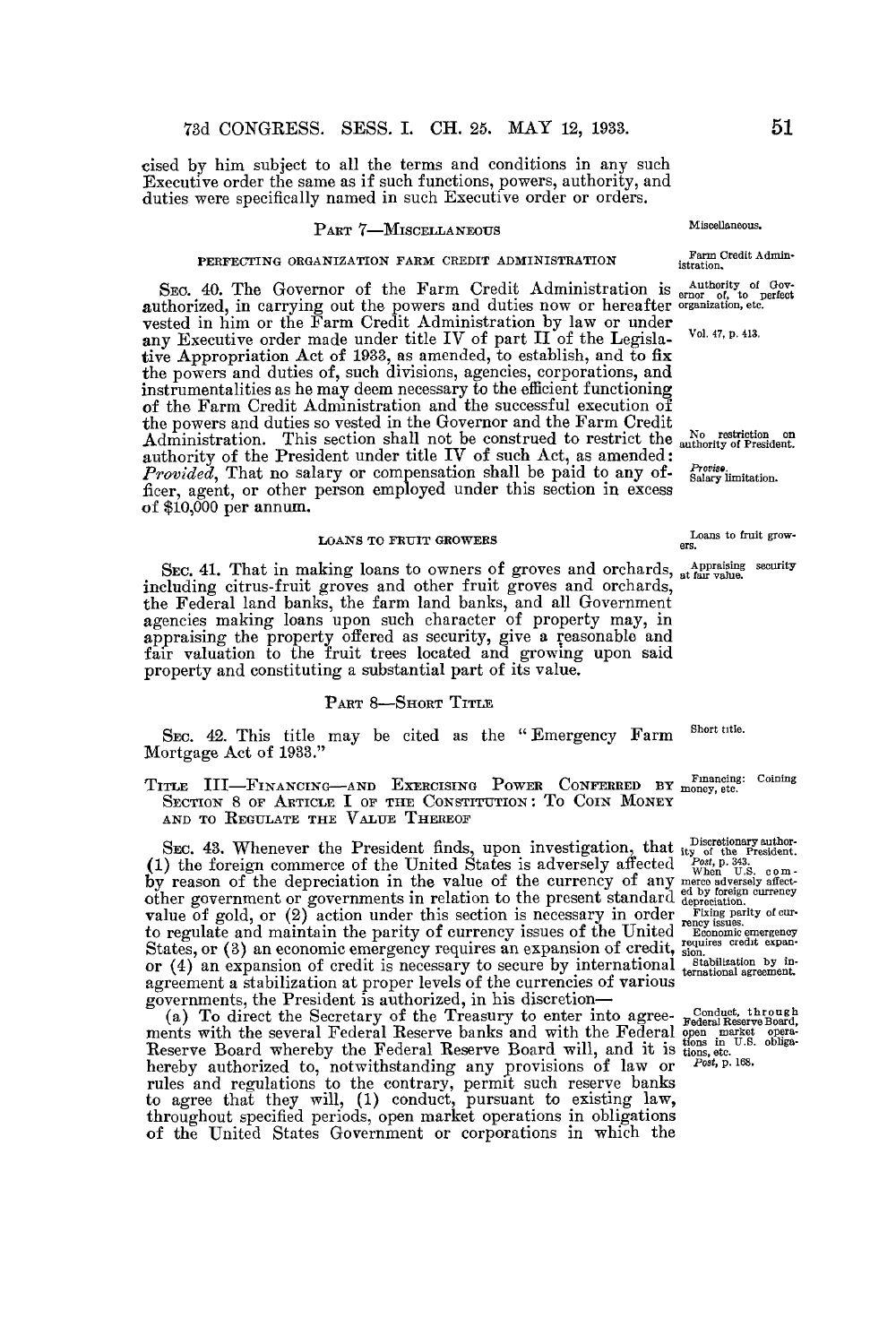holdings .

Suspension of reserve requirements not to impose graduated tax on any deficiency in

reserves . Vol . 38, p . 262. U .S C , p. 276.

Interest or discount rates.

Measures to prevent undue credit expansion .

If unable to secure assent of Federal Re-serve banks to author-ized agreements, etc.

Authority of President.

United States notes may be issued.

Vol. 12, p. 345.

Size, color, denominations, etc.

Purposes of issue defined .

Proviso . Retirement of bonds so purchased .

Issues, amounts, etc.

Appropriation for<br>annual cancellation.

Notes, etc., to be<br>legal tender.<br>*Post*, p. 113.

Private.<br>
private. (2) B<br>
mation, may fix weight. (2) B  $\sigma$  gold dollar.

United States is the majority stockholder, and (2) purchase directly nota reasury bills, etc.,<br>additional to present and hold in portfolio for an agreed period or periods of time Treasury bills or other obligations of the United States Government in an aggregate sum of \$3,000,000,000 in addition to those they may then hold, unless prior to the termination of such period or periods the Secretary shall consent to their sale . No suspension of reserve requirements of the Federal Reserve banks, under the terms of section 11(c) of the Federal Reserve Act, necessitated by reason of operations under this section, shall require the imposition of the graduated tax upon any deficiency in reserves as provided in said section 11(c) . Nor shall it require any automatic increase in the rates of interest or discount charged by any Federal Reserve bank, as otherwise specified in that section. The Federal Reserve Board, with the approval of the Secretary of the Treasury, may require the Federal Reserve banks to take such action as may be necessary, in the judgment of the Board and of the Secretary of the Treasury, to prevent undue credit expansion. Purchasedirectly and United States is the majority stockholder, and (2) purchase directly

> (b) If the Secretary, when directed by the President, is unable to secure the assent of the several Federal Reserve banks and the Federal Reserve Board to the agreements authorized in this section, or if operations under the above provisions prove to be inadequate to meet the purposes of this section, or if for any other reason additional measures are required in the judgment of the President to meet such purposes, then the President is authorized-

> (1) To direct the Secretary of the Treasury to cause to be issued in such amount or amounts as he may from time to time order United States notes, as provided in the Act entitled "An Act to authorize the issue of United States notes and for the redemption of funding thereof and for funding the floating debt of the United States", approved February 25, 1862, and Acts supplementary thereto and amendatory thereof, in the same size and of similar color to the Federal Reserve notes heretofore issued and in denominations of \$1, \$5, \$10, \$20, \$50, \$100, \$500, \$1,000, and \$10,000 ; but notes issued under this subsection shall be issued only for the purpose of meeting maturing Federal obligations to repay sums borrowed by the United States and for purchasing United States bonds and other interest-bearing obligations of the United States: Provided, That when any such notes are used for such purpose the bond or other obligation so acquired or taken up shall be retired and canceled. Such notes shall be issued at such times and in such amounts as the President may approve but the aggregate amount of such notes outstanding at any time shall not exceed \$3,000,000,000 . There is hereby appropriated, out of any money in the Treasury not otherwise appropriated, an amount sufficient to enable the Secretary of wise appropriated, an amount sufficient to enable the Secretary of the Treasury to retire and cancel 4 per centum annually of such outstanding notes, and the Secretary of the Treasury is hereby directed to retire and cancel annually 4 per centum of such outstanding notes. Such notes and all other coins and currencies heretofore or hereafter coined or issued by or under the authority of the United States shall be legal tender for all debts public and

(2) By proclamation to fix the weight of the gold dollar in grains nine tenths fine and also to fix the weight of the silver dollar in grains nine tenths fine at a definite fixed ratio in relation to the gold dollar at such amounts as he finds necessary from his investigation to stabilize domestic prices or to protect the foreign commerce on minute consider the adverse effect of depreciated foreign currencies, and<br>at fixed ratio.<br>at fixed ratio. to provide for the unlimited coinage of such gold and silver at the ratio so fixed, or in case the Government of the United States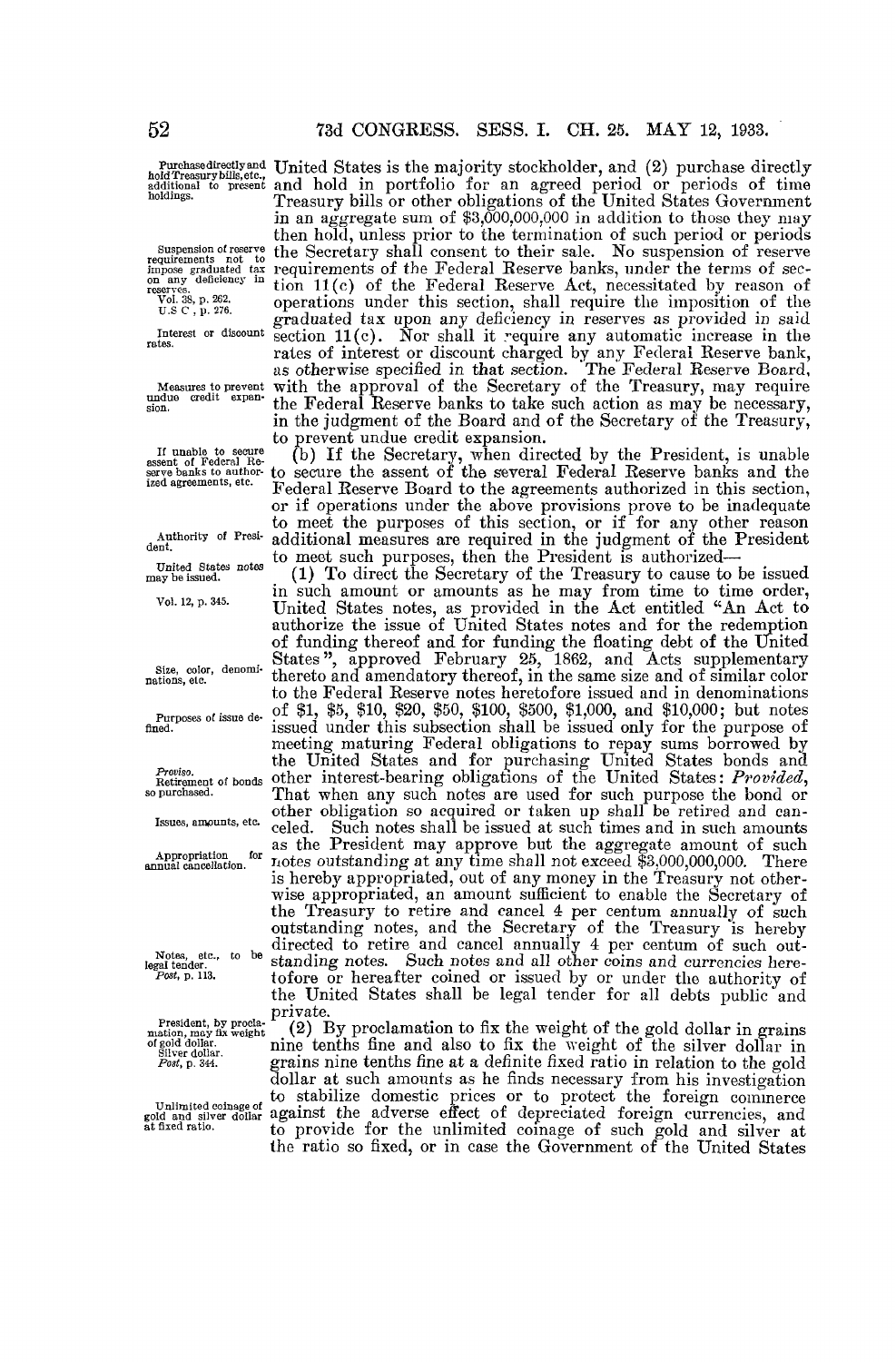enters into an agreement with any government or governments under the terms of which the ratio between the value of gold and other currency issued by the United States and by any such government or governments is established, the President may fix the weight of the gold dollar in accordance with the ratio so agreed upon, and such gold dollar, the weight of which is so fixed, shall be the standard unit of value, and all forms of money issued or coined by the United States shall be maintained at a parity with this standard and it shall be the duty of the Secretary of the Treasury to maintain such parity, but in no event shall the weight of the gold dollar be fixed so as to reduce its present weight by more than 50 per centum.

SEC. 44. The Secretary of the Treasury, with the approval of the President, is hereby authorized to make and promulgate rules and regulations covering any action taken or to be taken by the President under subsection (a) or (b) of section 43 .

 $\rm{Sec.}$  45. (a) The President is authorized, for a period of six months from the date of the passage of this Act, to accept silver in payment of the whole or any part of the principal or interest now due, or to become due within six months after such date, from any foreign government or governments on account of any indebtedness to the United States, such silver to be accepted at not to exceed the price of 50 cents an ounce in United States currency. The aggreate value of the silver accepted under this section shall not exceed 200,000,000 .

(b) The silver bullion accepted and received under the provisions of this section shall be subject to the requirements of existing law and the regulations of the mint service governing the methods of determining the amount of pure silver contained, and the amount of the charges or deductions, if any, to be made ; but such silver bullion shall not be counted as part of the silver bullion authorized or required to be purchased and coined under the provisions of existing law.

(c) The silver accepted and received under the provisions of this section shall be deposited in the Treasury of the United States, to be held, used, and disposed of as in this section provided .

(d) The Secretary of the Treasury shall cause silver certificates  $\frac{1}{1000}$  and  $\frac{1}{1000}$  be issued in such denominations as he deems advisable to the  $P^{ost, p. 342}$ . to be issued in such denominations as he deems advisable to the total number of dollars for which such silver was accepted in payment of debts. Such silver certificates shall be used by the Treasurer of the United States in payment of any obligations of the United **States** 

(e) The silver so accepted and received under this section shall be coined into standard silver dollars and subsidiary coins sufficient, in the opinion of the Secretary of the Treasury, to meet any demands for redemption of such silver certificates issued under the provisions of this section, and such coins shall be retained in the Treasury for of this section, and such coins shall be retained in the Treasury for the payment of such certificates on demand. The silver so accepted and received under this section, except so much thereof as is coined under the provisions of this section, shall be held in the Treasury for the sole purpose of aiding in maintaining the parity of such cerfor the sole purpose of aiding in maintaining the parity of such certificates as provided in existing law. Any such certificates or reissued certificates, when presented at the Treasury, shall be redeemed in standard silver dollars, or in subsidiary silver coin, at the option of the holder of the certificates: *Provided*, That, in the redemption of such silver certificates issued under this section, not to exceed one third of the coin required for such redemption may in the judgment of the Secretary of the Treasury be made in subsidiary coins, the balance to be made in standard silver dollars.

Weight of gold dollar fixed by international agreement .

To be standard unit of value.

Parity maintenance.<br>Minimum weight of<br>gold dollar.<br>*Post*, p. 342.

Rules, etc., to be<br>promulgated.<br>Ante, p. 51.

Acceptance of silver for ensuing six months, indebtedness of foreign governments.

Limitation on aggregate amount

Silver bullion to be subject to law require-ments .

Deposit in Treasury for uses designated .

certificates,

Coinage .

Redemption.

Purpose of aiding in maintaining parity of certificates.

Certificates redeem-able in silver dollars, etc.

r*rotuo.*<br>Subsid<mark>iary coins</mark>.